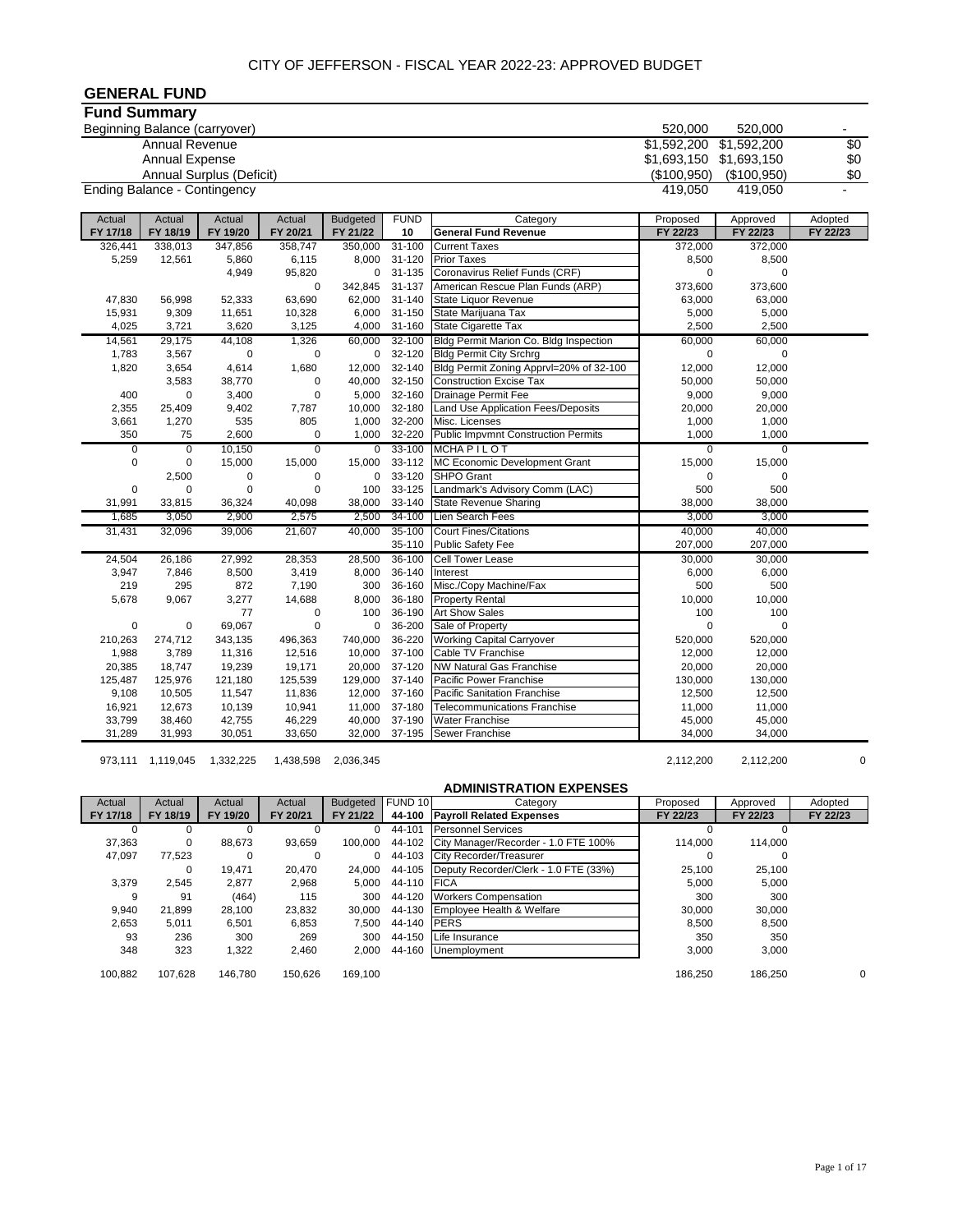|                          |                    |                          |                    |                              |                   | <b>ADMINISTRATION EXPENSES</b>                                         |                      |                      |                     |
|--------------------------|--------------------|--------------------------|--------------------|------------------------------|-------------------|------------------------------------------------------------------------|----------------------|----------------------|---------------------|
| Actual<br>FY 17/18       | Actual<br>FY 18/19 | Actual<br>FY 19/20       | Actual<br>FY 20/21 | Budgeted FUND 10<br>FY 21/22 | 44-200            | Category<br><b>Materials &amp; Services</b>                            | Proposed<br>FY 22/23 | Approved<br>FY 22/23 | Adopted<br>FY 22/23 |
| 0                        | $\mathbf 0$        | 0                        | 0                  | 0                            | 44-210            | Materials & Services                                                   | 0                    | $\mathbf 0$          |                     |
| 4,402                    | 7,468              | 6,856                    | 6,733              | 8,000                        | 44-212            | Office Expense                                                         | 8,000                | 8,000                |                     |
| 1,982                    | 2,093              | 4,363                    | 1,716              | 4,000                        | 44-214            | Advertising                                                            | 4,000                | 4,000                |                     |
| 5,423<br>5,992           | 5,442<br>4,598     | 5,193<br>4,059           | 5,331<br>3,876     | 6,500<br>6,000               | 44-216<br>44-218  | Telephone<br><b>Utilities</b>                                          | 6,500<br>6,000       | 6,500<br>6,000       |                     |
| 482                      | 100                | 264                      | $\mathbf 0$        | 1,000                        | 44-220            | Travel                                                                 | 1,000                | 1,000                |                     |
| 2,138                    | 2,399              | 3,800                    | 3,600              | 6,000                        | 44-222            | City Complex Cleaning/Maint Upkeep                                     | 10,000               | 10,000               |                     |
|                          | $\mathbf 0$        | 1,270                    | 1,439              | 1,000                        | 44-224            | <b>Conser House Utilities</b>                                          | $\mathbf 0$          | 0                    |                     |
| 10,254                   | 11,869             | 11,137                   | 12,767             | 15,000                       | 44-226            | Insurance                                                              | 16,300               | 16,300               |                     |
| 5,786                    | 11,176             | 9,249                    | 11,836             | 12,500                       | 44-230            | Subscription/Dues                                                      | 12,500               | 12,500               |                     |
| 932<br>3,880             | 2,069<br>3,200     | 1,672<br>3,500           | 284<br>3,500       | 3,500<br>4,000               | 44-232<br>44-234  | Training/Conferences<br>Audit                                          | 5,000<br>5,000       | 5,000<br>5,000       |                     |
| 3,342                    | 0                  | 0                        | 0                  | 0                            | 44-236            | <b>Election Expense</b>                                                | 0                    | 0                    |                     |
| 5,284                    | 5,413              | 6,810                    | 6,705              | 7,000                        | 44-238            | VISA Machine Fees                                                      | 7,300                | 7,300                |                     |
|                          |                    |                          | 2,416              | 5,000                        | 44-240            | 150th Birthday/NNO                                                     | $\mathbf 0$          | 0                    |                     |
| 45,039                   | 10,093             | 4,199                    | 13,924             | 20,000                       | 44-242            | Legal Fees                                                             | 20,000               | 20,000               |                     |
| 0                        | $\mathbf 0$        | 0                        | 0                  | 100                          | 44-244            | Miscellaneous                                                          | 100                  | 100                  |                     |
| 1,042<br>480             | 1,444<br>2,022     | 1,500<br>1,623           | 1,394<br>1,464     | 2,000<br>2,000               | 44-248<br>44-252  | <b>Equipment Repair/Maintenance</b><br>Ordinance Codification (update) | 2,000<br>2,000       | 2,000<br>2,000       |                     |
| 0                        | 0                  | 829                      | 223                | 1,500                        | 44-254            | Landmarks Advisory Comm Exp (LAC)                                      | 2,000                | 2,000                |                     |
| 570                      | 2,500              | 0                        | 0                  | 5,000                        | 44-256            | <b>Contracted Services</b>                                             | 1,000                | 1,000                |                     |
| 1,000                    | $\mathbf 0$        | 0                        | 0                  | 0                            | 44-258            | Student/Community Project                                              | $\pmb{0}$            | 0                    |                     |
| 500                      | 500                | 0                        | 0                  | $\mathbf 0$                  | 44-259            | <b>Teen Connection</b>                                                 | $\mathbf 0$          | 0                    |                     |
| 0                        | 300                | 0                        | 0                  | 0                            | 44-260            | Mint Festival                                                          | $\mathbf 0$          | $\mathbf 0$          |                     |
|                          |                    |                          | 92,175             | 150,000                      | 44-261            | Community Support                                                      | 150,000              | 125,000              |                     |
| 6,953                    | 7,337              | 7,091                    | 7,935              | 8,000                        | 44-262            | Records Management                                                     | 8,000                | 8,000                |                     |
| 3,236                    | 5,781              | 3,857                    | 3,635              | 5,000                        | 44-264            | <b>Holiday Expenses</b>                                                | 5,000                | 5,000                |                     |
| 0<br>15,687              | 237<br>6,409       | 0<br>5,109               | 0<br>5,027         | 500<br>7,000                 | 44-266<br>44-268  | City Pride/Cleanup<br>Landscape/Maintenance                            | $\mathbf 0$<br>7,000 | 0<br>7,000           |                     |
|                          |                    | 46                       | $\mathbf 0$        | 100                          | 44-270            | <b>Artist Proceeds</b>                                                 | 100                  | 100                  |                     |
| 1,000                    | 80                 | $\overline{2}$           | 83                 | 500                          | 44-272            | Awards                                                                 | 500                  | 500                  |                     |
| 2,019                    | 2,145              | 1,954                    | 0                  | 0                            | 44-274            | <b>Property Rental</b>                                                 | $\mathbf 0$          | 0                    |                     |
| 1,886                    | 2,100              | 2,500                    | 2,157              | 2,500                        | 44-276            | Software Annual Support                                                | 2,800                | 2,800                |                     |
| 129,309                  | 96,775             | 86,883                   | 188,220            | 283,700                      |                   |                                                                        | 282,100              | 257,100              | 0                   |
|                          |                    |                          |                    |                              |                   |                                                                        |                      |                      |                     |
| Actual                   | Actual             | Actual                   | Actual             | <b>Budgeted</b>              | <b>FUND 10</b>    | Category                                                               | Proposed             | Approved             | Adopted             |
|                          |                    |                          |                    |                              |                   |                                                                        |                      |                      |                     |
| FY 17/18                 | FY 18/19           | FY 19/20                 | FY 20/21           | FY 21/22                     | 44-300            | <b>Debt Service</b>                                                    | FY 22/23             | FY 22/23             | FY 22/23            |
| 2,264                    | 1,896              | 1,524                    | 1,149              | 0<br>0                       | 44-350            | Interfund Loan Int. Payoff To Fund 27                                  | 0                    | 0                    | 0                   |
| 36,801                   | 37,169             | 37,541                   | 114,891            |                              | 44-355            | Interfund Loan Princpl Payoff To Fund 27                               | $\mathsf 0$          | $\pmb{0}$            |                     |
| 39,065                   | 39,065             | 39,065                   | 116,040            | $\pmb{0}$                    |                   |                                                                        | $\mathbf 0$          | 0                    | $\Omega$            |
|                          |                    |                          |                    |                              |                   |                                                                        |                      |                      |                     |
| Actual                   | Actual             | Actual                   | Actual             | <b>Budgeted</b>              | FUND 10           | Category                                                               | Proposed             | Approved<br>FY 22/23 | Adopted             |
| FY 17/18<br>$\pmb{0}$    | FY 18/19<br>2,902  | FY 19/20<br>6,717        | FY 20/21<br>2,125  | FY 21/22<br>3,500            | 44-500<br>44-520  | <b>Capital Outlay</b><br><b>Computer Expense</b>                       | FY 22/23<br>6,000    | 6,000                | FY 22/23            |
| 99                       | $\pmb{0}$          | 1,532                    | 0                  | 3,000                        | 44-540            | Equipment/Furniture                                                    | 25,000               | 25,000               |                     |
|                          |                    |                          | 0                  |                              | 30,000 44-550     | Main Street Rehab                                                      | 50,000               | 50,000               |                     |
|                          |                    |                          |                    |                              |                   | 15,000 44-560 Technology Infrastructure (ARP Funds)                    | 25,000               | 50,000               |                     |
| 99                       | 2,902              | 8,249                    | 2,125              | 51,500                       |                   |                                                                        | 106,000              | 131,000              | 0                   |
|                          |                    |                          |                    |                              |                   |                                                                        |                      |                      |                     |
| Actual                   | Actual             | Actual                   | Actual             | <b>Budgeted</b>              | FUND 10           | Category                                                               | Proposed             | Approved             | Adopted             |
| FY 17/18                 | FY 18/19           | FY 19/20                 | FY 20/21           | FY 21/22                     |                   | 600-700 Contingency                                                    | FY 22/23             | FY 22/23             | FY 22/23            |
| 0                        | 0                  | 0                        | 0                  |                              | 351,345 44-610    | Operating Contingency 10%                                              | 159,050              | 159,050              |                     |
| $\pmb{0}$<br>$\mathbf 0$ | 0<br>$\mathbf 0$   | $\pmb{0}$<br>$\mathbf 0$ | 0<br>$\pmb{0}$     | 10,000<br>250,000            | 44-710<br>44-720  | <b>Equip Contingency</b><br><b>Police Srvc Contingency</b>             | 10,000<br>250,000    | 10,000<br>250,000    |                     |
|                          |                    |                          |                    |                              |                   |                                                                        |                      |                      |                     |
| 0                        | 0                  | $\pmb{0}$                | $\mathbf 0$        | 611,345                      |                   |                                                                        | 419,050              | 419,050              |                     |
| Actual                   | Actual             | Actual                   | Actual             | <b>Budgeted</b>              | FUND 10           | Category                                                               | Proposed             | Approved             | Adopted             |
| FY 17/18                 | FY 18/19           | FY 19/20                 | FY 20/21           | FY 21/22                     | 44-800            | <b>Transfers</b>                                                       | FY 22/23             | FY 22/23             | FY 22/23            |
| 69,600                   | 74,600             | 59,000                   | 59,250             | 62,300                       | 44-810            | Tsf to Library Fund 14                                                 | 51,900               | 51,900               |                     |
|                          |                    |                          | 0                  |                              | 100,000 44-815    | Tsf to Storm Water Fund 39 (ARP Funds)                                 | 0                    | 0                    |                     |
|                          |                    |                          | 0                  | $\mathbf 0$                  | 44-820            | Tsf to Boat Ramp Fund 48                                               | $\mathbf 0$          | 0                    |                     |
|                          |                    |                          | 0                  | 150,000                      | 44-825            | Tsf to Wtr Sys Dev Fund 37 (ARP Funds)                                 | 218,200              | 218,200              |                     |
| 2,000                    | 2,000              | 2,000                    | 25,000             | 25,000                       | 44-830            | Tsf to Conser House Fund 54                                            | 25,000               | 25,000               |                     |
| 0                        | 4,000              | 0                        | 0                  | 0                            | 44-835            | Tsf to Cemetery Fund 25                                                | 0                    | 0                    |                     |
| 0                        | 1,000              | 0                        | 0                  | 15,000                       | 44-840<br>44-845  | Tsf to Parks Fund 16 (MC Econ Grant)<br>Tsf to Reserve Fund 56         | 15,000<br>14,000     | 15,000<br>14,000     |                     |
|                          |                    |                          |                    |                              |                   |                                                                        |                      |                      |                     |
| 71,600                   | 81,600             | 61,000                   | 84,250             | 352,300                      |                   |                                                                        | 324,100              | 324,100              | 0                   |
|                          |                    |                          |                    |                              |                   |                                                                        |                      |                      |                     |
| Actual<br>FY 17/18       | Actual<br>FY 18/19 | Actual<br>FY 19/20       | Actual<br>FY 20/21 | <b>Budgeted</b><br>FY 21/22  | <b>FUND</b><br>10 | Category<br><b>Total Administration Expenses</b>                       | Proposed<br>FY 22/23 | Approved<br>FY 22/23 | Adopted<br>FY 22/23 |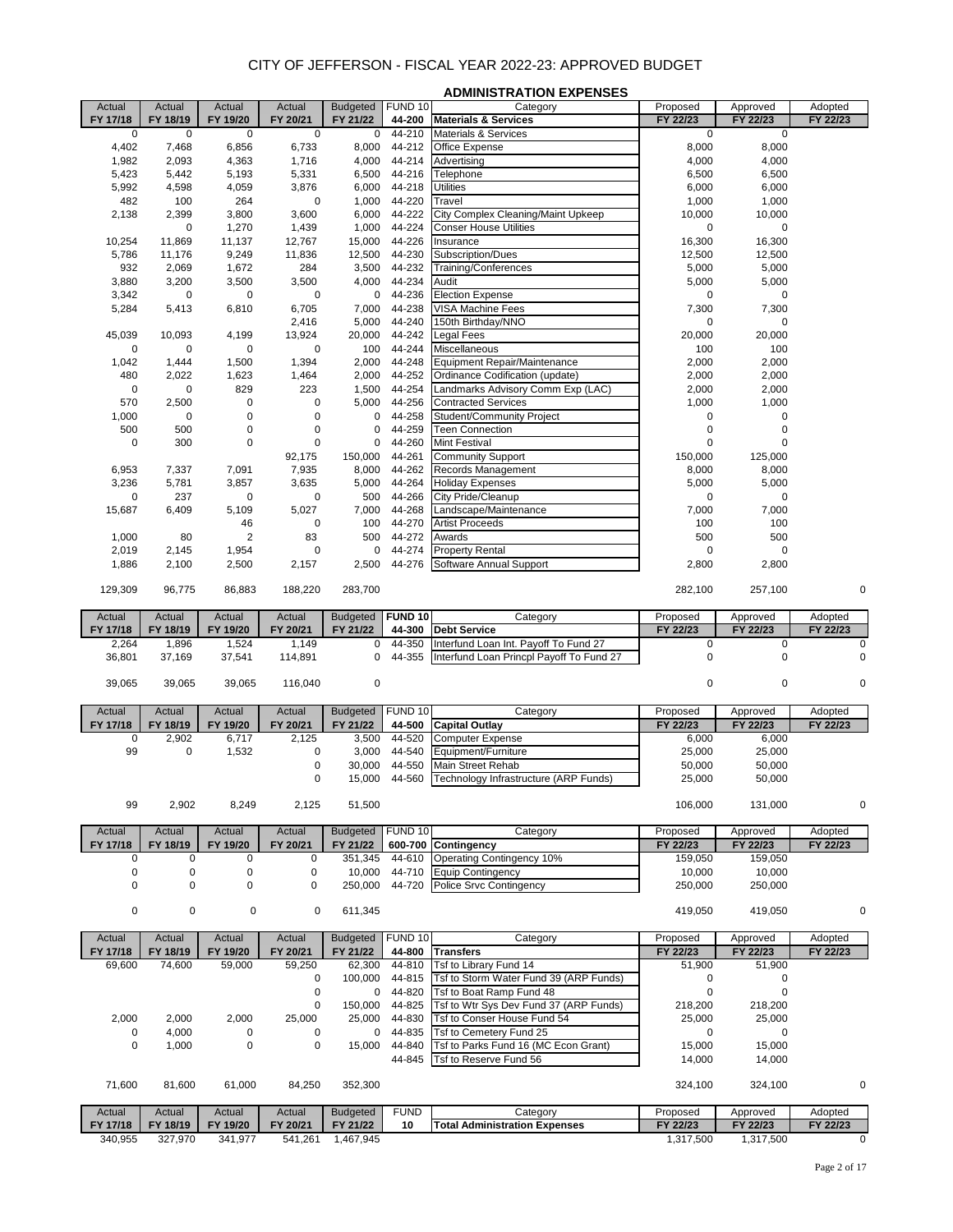|          |          |             |          |                 |         | <b>COURT EXPENSES</b>               |          |          |          |
|----------|----------|-------------|----------|-----------------|---------|-------------------------------------|----------|----------|----------|
| Actual   | Actual   | Actual      | Actual   | <b>Budgeted</b> | FUND 10 | Category                            | Proposed | Approved | Adopted  |
| FY 17/18 | FY 18/19 | FY 19/20    | FY 20/21 | FY 21/22        | 42-200  | <b>Materials &amp; Services</b>     | FY 22/23 | FY 22/23 | FY 22/23 |
| 3,096    | 3.784    | 3.612       | 2.167    | 5.000           | 42-215  | Municipal Judge/Pro-tem             | 5,000    | 5.000    |          |
| 0        | 0        | 0           | 0        | 0               | 42-220  | <b>Miscellaneous</b>                | C        | 0        |          |
| 100      | 280      | 555         | 150      | 1.200           | 42-225  | Interpreter                         | 1,200    | 1,200    |          |
| 0        | $\Omega$ | $\mathbf 0$ | 0        | 500             | 42-230  | Court Appt/Atty Fees                | 500      | 500      |          |
| 646      | 1.442    | 429         | 428      | 1.000           | 42-240  | <b>Court Expense</b>                | 1.000    | 1.000    |          |
| 7.640    | 7.571    | 7,020       | 2,106    | 7.000           | 42-245  | <b>State/County Assessment Fees</b> | 7,000    | 7.000    |          |
| 527      | 981      | 682         | 440      | 1,200           | 42-250  | Schools/Dues                        | 1.200    | 1.200    |          |
| 1.070    | 1,600    | 2,000       | 1,834    | 2.000           | 42-260  | Computer Software/Support           | 2,200    | 2,200    |          |
| 13.079   | 15,658   | 14,298      | 7.125    | 17,900          |         |                                     | 18,100   | 18,100   | 0        |

| Actual   | Actual   | Actual             | Actual   | Budaeted | FUND      | Category                    | Proposed | Approved | Adopted  |
|----------|----------|--------------------|----------|----------|-----------|-----------------------------|----------|----------|----------|
| FY 17/18 | FY 18/19 | 19/20<br><b>FV</b> | FY 20/21 | FY 21/22 | $10 - 42$ | <b>Total Court Expenses</b> | FY 22/23 | FY 22/23 | FY 22/23 |
| 13,079   | 15,658   | 1,298              | 125°،    | 7,900    |           |                             | 18,100   | 18,100   |          |

|             |             |             |             |                 |             | <b>PLANNING EXPENSES</b>            |             |             |             |
|-------------|-------------|-------------|-------------|-----------------|-------------|-------------------------------------|-------------|-------------|-------------|
| Actual      | Actual      | Actual      | Actual      | <b>Budgeted</b> | FUND 10     | Category                            | Proposed    | Approved    | Adopted     |
| FY 17/18    | FY 18/19    | FY 19/20    | FY 20/21    | FY 21/22        | 50-100      | <b>Planning Department</b>          | FY 22/23    | FY 22/23    | FY 22/23    |
| $\Omega$    | $\Omega$    | 0           | 0           | $\Omega$        | 50-101      | Planner/Dvlpmnt Coord               | 0           | 0           | 0           |
| 15,008      | 4,155       | 0           | $\mathbf 0$ | 0               | 50-104      | Asst. Planner/Code Enforc           | $\mathbf 0$ | 0           | $\mathbf 0$ |
| 2,132       | 454         | 0           | 0           | 0               | 50-110      | <b>FICA</b>                         | 0           | $\Omega$    | 0           |
| 43          | 89          | 0           | 0           | 0               | 50-120      | <b>Workers Compensation</b>         | 0           | $\Omega$    | 0           |
| 2,181       | 642         | 0           | 0           | 0               | 50-130      | Employee Health & Welfare           | 0           | $\Omega$    | 0           |
| 975         | 351         | 0           | 0           | 0               | 50-140      | <b>PERS</b>                         | 0           | $\Omega$    | $\mathbf 0$ |
| 56          | 19          | 0           | 0           | 0               | 50-150      | Life Insurance                      | 0           | $\Omega$    | $\mathbf 0$ |
| 161         | 27          | 0           | 0           | 0               | 50-160      | Unemployment                        | 0           | 0           | 0           |
| $\mathbf 0$ | $\mathbf 0$ | 0           | $\mathbf 0$ | 0               | 50-170      | Overtime                            | 0           | $\Omega$    | $\mathbf 0$ |
|             |             |             |             |                 |             |                                     |             |             |             |
| 20,556      | 5,737       | $\mathbf 0$ | $\mathbf 0$ | $\mathbf 0$     |             |                                     | 0           | $\mathbf 0$ | 0           |
|             |             |             |             |                 |             |                                     |             |             |             |
| Actual      | Actual      | Actual      | Actual      | <b>Budgeted</b> | FUND 10     | Category                            | Proposed    | Approved    | Adopted     |
| FY 17/18    | FY 18/19    | FY 19/20    | FY 20/21    | FY 21/22        | 50-200      | <b>Materials &amp; Services</b>     | FY 22/23    | FY 22/23    | FY 22/23    |
| 490         | 481         | 471         | 650         | 1,200           | 50-210      | Office Expense                      | 1,200       | 1,200       |             |
| 662         | $\mathbf 0$ | 256         | 2,726       | 2,000           | 50-215      | Advertising                         | 2,000       | 2,000       |             |
| 275         | 225         | 100         | 0           | 300             | 50-225      | Subscription/Dues                   | 300         | 300         |             |
| 0           | $\Omega$    | 0           | 0           | 500             | 50-230      | Training/Conferences                | 1,000       | 1,000       |             |
| 2,313       | 4,388       | 627         | 12,893      | 12,000          | 50-235      | Legal / Attorney Fees               | 12,000      | 12,000      |             |
| $\mathbf 0$ | $\mathbf 0$ | $\mathbf 0$ | 0           | $\mathbf 0$     | 50-240      | Miscellaneous Materials & Supplies  | $\mathbf 0$ | $\Omega$    |             |
| 5,392       | 7,527       | 12,606      | 10,453      | 20,000          | 50-245      | Engineering                         | 20,000      | 20,000      |             |
| 74          | 5,258       | 7,485       | 6,949       | 12,000          | 50-250      | COG Consultant - Planning Svc       | 15,000      | 15,000      |             |
| 25,153      | 38,349      | 43,383      | 4,024       | 60,000          | 50-260      | Mar Co Building Insp/Permits        | 60,000      | 60,000      |             |
|             | $\Omega$    | 40,659      | $\mathbf 0$ | 38,400          | 50-263      | CET Payment to School Dist.         | 48,000      | 48,000      |             |
| 981         | 1,068       | 383         | 9,048       | 1,000           | 50-265      | <b>Planning Related Refunds</b>     | 1,000       | 1,000       |             |
|             |             |             |             |                 |             |                                     |             |             |             |
| 35,340      | 57,296      | 105,970     | 46,743      | 147,400         |             |                                     | 160,500     | 160,500     | $\mathbf 0$ |
|             |             |             |             |                 |             |                                     |             |             |             |
| Actual      | Actual      | Actual      | Actual      | <b>Budgeted</b> | <b>FUND</b> | Category                            | Proposed    | Approved    | Adopted     |
| FY 17/18    | FY 18/19    | FY 19/20    | FY 20/21    | FY 21/22        | 10-50       | <b>Total Planning Dept Expenses</b> | FY 22/23    | FY 22/23    | FY 22/23    |
| 55,896      | 63,033      | 105,970     | 46,743      | 147,400         |             |                                     | 160,500     | 160,500     | $\Omega$    |
|             |             |             |             |                 |             |                                     |             |             |             |
|             |             |             |             |                 |             | <b>POLICE SERVICES EXPENSES</b>     |             |             |             |

|          |          |          |          |                 |             | <b>ULIVE JERVIVEJ EAL ENJEJ</b>                 |          |          |          |
|----------|----------|----------|----------|-----------------|-------------|-------------------------------------------------|----------|----------|----------|
| Actual   | Actual   | Actual   | Actual   | <b>Budgeted</b> | FUND 10     | Category                                        | Proposed | Approved | Adopted  |
| FY 17/18 | FY 18/19 | FY 19/20 | FY 20/21 | FY 21/22        | 54-200      | <b>Police Services Materials &amp; Services</b> | FY 22/23 | FY 22/23 | FY 22/23 |
| 0        | 100      |          | 89       | 100             | 54-220      | <b>Materials and Supplies</b>                   | 100      | 100      |          |
| 288.470  | 369.148  | 373.617  | 361,704  | 388,000         | 54-250      | Marion County Police Services- 3 deputies       | 604.000  | 604.000  |          |
|          |          |          | 0        | 15.000          |             | 54-252 MCSO OT Shifts                           | 12.000   | 12.000   |          |
| 288.470  | 369.248  | 373.617  | 361.793  | 403.100         |             |                                                 | 616.100  | 616.100  | $\Omega$ |
| Actual   | Actual   | Actual   | Actual   | <b>Budgeted</b> | <b>FUND</b> | Category                                        | Proposed | Approved | Adopted  |
| FY 17/18 | FY 18/19 | FY 19/20 | FY 20/21 | FY 21/22        | 10-54       | <b>Total Police Services Expenses</b>           | FY 22/23 | FY 22/23 | FY 22/23 |
| 288.470  | 369.248  | 373.617  | 361.793  | 403.100         |             |                                                 | 616.100  | 616.100  | 0        |

| Actual   | Actual   | Actual             | Actual   | <b>Budgeted</b> |             |                                    | Proposed  | Approved  | Adopted  |
|----------|----------|--------------------|----------|-----------------|-------------|------------------------------------|-----------|-----------|----------|
| FY 17/18 | FY 18/19 | 19/20<br><b>FY</b> | FY 20/21 | FY 21/22        | <b>FUND</b> | <b>GENERAL FUND</b>                | FY 22/23  | FY 22/23  | FY 22/23 |
| 698.400  | 775.909  | 835.862            | 956.922  | 2.036.345       | 10          | <b>TOTAL GENERAL FUND EXPENSES</b> | 2.112.200 | 2.112.200 |          |
| 973.11'  | 119.045  | .332.225           | .438.598 | 2.036.345       | 10          | <b>ITOTAL GENERAL FUND REVENUE</b> | 2.112.200 | 2.112.200 |          |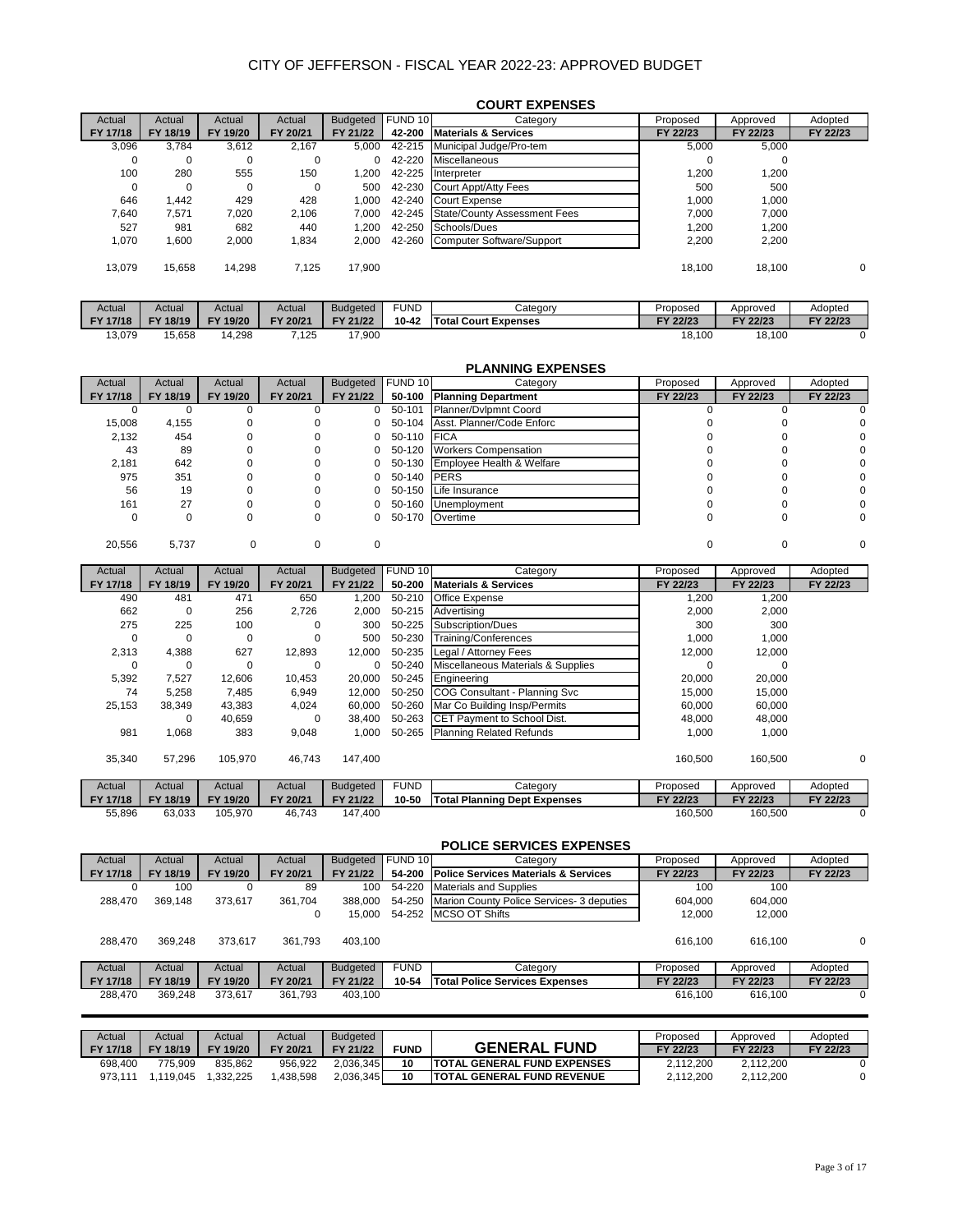## **LIBRARY FUND**

| <b>Fund Summary</b>   |                               |                          |                    |                     |                    |                                                          |                      |                     |                 |
|-----------------------|-------------------------------|--------------------------|--------------------|---------------------|--------------------|----------------------------------------------------------|----------------------|---------------------|-----------------|
|                       | Beginning Balance (carryover) |                          |                    |                     |                    |                                                          | \$34.000             | \$34,000            | \$0             |
|                       | <b>Annual Revenue</b>         |                          |                    |                     |                    |                                                          | \$87,100             | \$87,100            | $\overline{50}$ |
|                       | <b>Annual Expense</b>         |                          |                    |                     |                    |                                                          | \$121,100            | \$121,100           | \$0             |
|                       |                               | Annual Surplus (Deficit) |                    |                     |                    |                                                          | (\$34,000)           | (\$34,000)          | \$0             |
| <b>Ending Balance</b> |                               |                          |                    |                     |                    |                                                          | \$0                  | $\overline{50}$     | \$0             |
| Actual                | Actual                        | Actual                   | Actual             | <b>Budgeted</b>     | <b>FUND</b>        | Category                                                 | Proposed             | Approved            | Adopted         |
| FY 17/18              | FY 18/19                      | FY 19/20                 | FY 20/21           | FY 21/22            | 14                 | <b>LIBRARY FUND REVENUES</b>                             | FY 22/23             | FY 22/23            | FY 22/23        |
| 2,687                 | 2,178                         | 801                      | 322                | 1,000               | $30 - 120$         | Fines                                                    | 500                  | 500                 |                 |
| 318<br>477            | 701<br>904                    | 831<br>740               | 250<br>280         | 500<br>600          | 30-140<br>30-160   | Interest<br>Miscellaneous fees                           | 500<br>600           | 500<br>600          |                 |
| 100                   | 550                           | 281                      | 852                | 300                 | 30-210             | Donations/Gifts                                          | 300                  | 300                 |                 |
| 9,762                 | 22,435                        | 37,992                   | 36,505             | 24,000              | 30-220             | <b>Working Capital Carryover</b>                         | 34,000               | 34,000              |                 |
| 17,903                | 22,822                        | 19,716                   | 15,510             | 20,000              | 30-300             | Equalizations (CCRLS)                                    | 30,000               | 30,000              |                 |
| 237                   | 300                           | 423                      | 440                | 300                 | 30-400             | <b>Rural Fees</b>                                        | 300                  | 300                 |                 |
| 69,600                | 74,600                        | 59,000                   | 59,250             | 62,300              | 30-510             | Tsf from General Fund 10                                 | 51,900               | 51,900              |                 |
| 1,000                 | 13,000                        | 1,500                    | 4,700              | 2,500               | 30-640             | Grants                                                   | 3,000                | 3,000               |                 |
| 102,084               | 137,490                       | 121,284                  | 118,109            | 111,500             |                    |                                                          | 121,100              | 121,100             | $\mathbf 0$     |
|                       |                               |                          |                    |                     |                    | <b>EXPENSES</b>                                          |                      |                     |                 |
| Actual                | Actual                        | Actual                   | Actual             | <b>Budgeted</b>     | <b>FUND 14</b>     | Category                                                 | Proposed             | Approved            | Adopted         |
| FY 17/18              | FY 18/19                      | FY 19/20                 | FY 20/21           | FY 21/22            | 40-100             | <b>Payroll Related Expenses</b>                          | FY 22/23             | FY 22/23            | FY 22/23        |
| 35,679                | 39,561                        | 44,320                   | 40,188             | 45,500              | 40-101             | .ibrary Director - .75 FTE 100%                          | 44,000               | 44,000              |                 |
| 14,884                | 14,240                        | 15,339                   | 15,306             | 18,000              | 40-102             | Library Asst/Youth Svc Coord-.50 FTE 100%                | 18,000               | 18,000              |                 |
| 3,802                 | 4,118                         | 4,564                    | 4,244              | 4,900               | 40-110             | <b>FICA</b>                                              | 4,900                | 4,900               |                 |
| 49<br>2,609           | 96<br>$\mathbf 0$             | (435)<br>0               | 113<br>0           | 150<br>8,000        | 40-120<br>40-130   | <b>Workers Compensation</b><br>Employee Health & Welfare | 150<br>8,000         | 150<br>8,000        |                 |
| 3,256                 | 3,109                         | 3,120                    | 3,019              | 3,850               | 40-140             | <b>PERS</b>                                              | 3,850                | 3,850               |                 |
| 109                   | 161                           | 168                      | 149                | 300                 | 40-150             | Life Insurance                                           | 300                  | 300                 |                 |
| 533                   | 484                           | 1,023                    | 1,738              | 1,500               | 40-160             | Unemployment                                             | 1,700                | 1,700               |                 |
| 60,921                | 61,769                        | 68,099                   | 64,757             | 82,200              |                    |                                                          | 80,900               | 80,900              | 0               |
|                       |                               |                          |                    |                     |                    |                                                          |                      |                     |                 |
| Actual                | Actual                        | Actual                   | Actual             | <b>Budgeted</b>     | <b>FUND 14</b>     | Category                                                 | Proposed             | Approved            | Adopted         |
| FY 17/18<br>771       | FY 18/19<br>708               | FY 19/20<br>544          | FY 20/21<br>442    | FY 21/22<br>1,500   | 40-200<br>40-210   | <b>Materials &amp; Supplies</b><br>Office Expense        | FY 22/23<br>1,500    | FY 22/23<br>1,500   | FY 22/23        |
| 6,584                 | 6,218                         | 5,573                    | 6,090              | 6,500               | 40-215             | Books/Periodicals/AV Materials                           | 7,000                | 7,000               |                 |
| 2,223                 | 1,733                         | 1,161                    | 512                | 1,500               | 40-220             | Library Supplies                                         | 1,500                | 1,500               |                 |
| 1,693                 | 2,184                         | 2,021                    | 2,232              | 2,000               | 40-225             | Telephone                                                | 2,500                | 2,500               |                 |
| 3,586                 | 3,697                         | 2,399                    | 3,090              | 3,500               | 40-230             | Jtilities                                                | 3,500                | 3,500               |                 |
| 8                     | 282                           | 55                       | 30                 | 500                 | 40-235             | <b>Operations &amp; Maintenance</b>                      | 500                  | 500                 |                 |
| 1,851                 | 2,017                         | 2,137                    | 3,055              | 6,500               | 40-250             | Promotions & Events                                      | 7,000                | 7,000               |                 |
| 619                   | 931                           | 53                       | 1,000              | 1,000               | 40-255             | <b>Computer Operations</b>                               | 500                  | 500                 |                 |
| 137<br>100            | $\pmb{0}$<br>100              | 89<br>100                | 267<br>100         | 400<br>200          | 40-260<br>40-265   | Subscription/Dues<br>Audit                               | 800<br>200           | 800<br>200          |                 |
| 0                     | 225                           | 383                      | 0                  | 1,000               | 40-270             | Training / Conferences                                   | 1,000                | 1,000               |                 |
| 62                    | 0                             | 32                       | $\mathbf 0$        | 200                 | 40-275             | Travel                                                   | 200                  | 200                 |                 |
| 999                   | 971                           | 783                      | 1,116              | 1,000               | 40-280             | Ready To Read Grant                                      | 1,000                | 1,000               |                 |
| 18,633                | 19,066                        | 15,330                   | 17,934             | 25,800              |                    |                                                          | 27,200               | 27,200              | 0               |
|                       |                               |                          |                    |                     |                    |                                                          |                      |                     |                 |
|                       |                               |                          |                    |                     |                    | <b>LIBRARY EXPENSES</b>                                  |                      |                     |                 |
| Actual                | Actual                        | Actual                   | Actual             | <b>Budgeted</b>     | FUND <sub>14</sub> | Category                                                 | Proposed<br>FY 22/23 | Approved            | Adopted         |
| FY 17/18<br>0         | FY 18/19<br>807               | FY 19/20<br>1,218        | FY 20/21<br>19     | FY 21/22<br>1,000   | 40-500<br>40-540   | <b>Capital Outlay</b><br>Equipment                       | 1,000                | FY 22/23<br>1,000   | FY 22/23        |
|                       |                               |                          | $\pmb{0}$          | 1,500               | 40-545             | Computers                                                | 11,000               | 11,000              |                 |
| 94                    | 17,856                        | 130                      | $\mathbf 0$        | 1000                | 40-550             | Furniture                                                | 1,000                | 1,000               |                 |
|                       |                               |                          |                    |                     |                    |                                                          |                      |                     |                 |
| 94                    | 18,663                        | 1,348                    | 19                 | 3,500               |                    |                                                          | 13,000               | 13,000              | $\mathbf 0$     |
| Actual                | Actual                        | Actual                   | Actual             | <b>Budgeted</b>     |                    | <b>LIBRARY FUND</b>                                      | Proposed             | Approved            | Adopted         |
| FY 17/18<br>79,648    | FY 18/19<br>99,498            | FY 19/20<br>84,777       | FY 20/21<br>82,710 | FY 21/22<br>111,500 | <b>FUND</b><br>14  | <b>TOTAL LIBRARY EXPENSES</b>                            | FY 22/23<br>121,100  | FY 22/23<br>121,100 | FY 22/23<br>0   |
| 102,084               | 137,490                       | 121,284                  | 118,109            | 111,500             | 14                 | <b>TOTAL LIBRARY REVENUE</b>                             | 121,100              | 121,100             | 0               |
|                       |                               |                          |                    |                     |                    |                                                          |                      |                     |                 |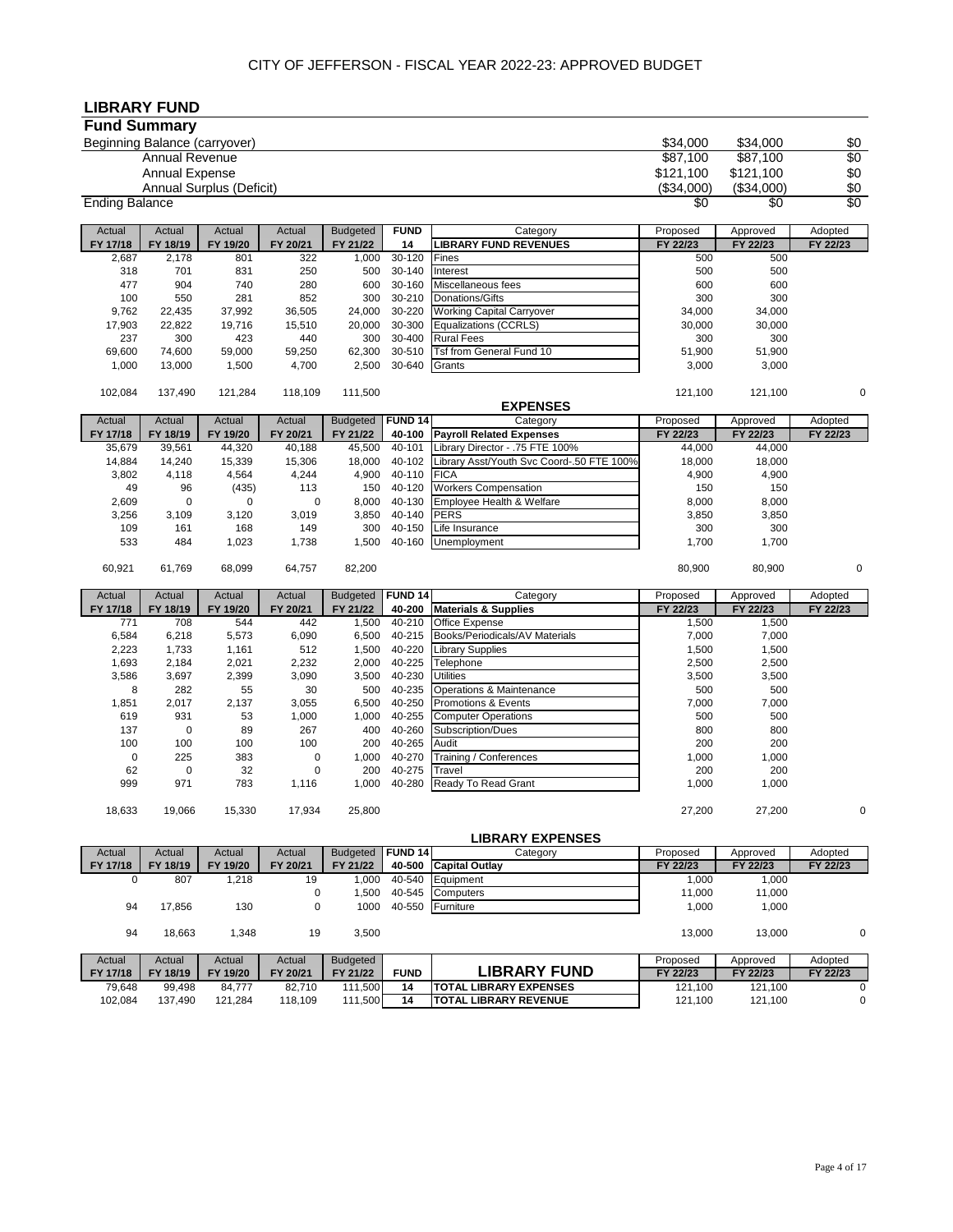## **MUNICIPAL PARKS FUND**

| Actual   | Actual   | Actual   | Actual   | <b>Budgeted</b> | <b>FUND</b> | Category                         | Proposed | Approved | Adopted  |
|----------|----------|----------|----------|-----------------|-------------|----------------------------------|----------|----------|----------|
| FY 17/18 | FY 18/19 | FY 19/20 | FY 20/21 | FY 21/22        | 16          | <b>MUNICIPAL PARKS REVENUES</b>  | FY 22/23 | FY 22/23 | FY 22/23 |
| 17.048   | 0        | 144.908  | 0        | 213,100         | 30-100      | Parks SDC                        | 383,580  | 383,580  |          |
| 0        | 0        | $\Omega$ | 0        | 100             | 30-120      | Donations                        | 100      | 100      |          |
| ,926     | 3,122    | 4,667    | 1.767    | 3,000           | 30-140      | <b>Interest</b>                  | 3,000    | 3,000    |          |
| 106.612  | 125.255  | 124.045  | 267.731  | 169.000         | 30-220      | <b>Working Capital Carryover</b> | 280.000  | 280,000  |          |
| 0        | 1.000    | 0        | 0        | 15.000          |             | 30-510 Tsf from General Fund 10  | 15.000   | 15,000   |          |
| 0        | 0        | 0        | 0        | 25,000          | 30-600      | Grants                           | 25,000   | 25,000   |          |
| 125,586  | 129,377  | 273.620  | 269,498  | 425,200         |             |                                  | 706.680  | 706,680  | 0        |
|          |          |          |          |                 |             | <b>EXPENSES</b>                  |          |          |          |

| Actual      | Actual   | Actual   | Actual      | <b>Budgeted</b> | <b>FUND 16</b> | Category                           | Proposed | Approved | Adopted     |
|-------------|----------|----------|-------------|-----------------|----------------|------------------------------------|----------|----------|-------------|
| FY 17/18    | FY 18/19 | FY 19/20 | FY 20/21    | FY 21/22        | 40-200         | <b>Materials &amp; Services</b>    | FY 22/23 | FY 22/23 | FY 22/23    |
| $\mathbf 0$ | 0        | 0        |             | $\mathbf 0$     | 40-210         | Office Expense                     | 500      | 500      |             |
|             |          |          |             |                 | 40-220         | Engineering/Legal                  | 10,000   | 10,000   |             |
| 331         | 331      | 332      | 332         | 500             | 40-230         | <b>Utilities</b>                   | 500      | 500      |             |
| $\mathbf 0$ | 0        | 0        | $\mathbf 0$ | 0               | 40-240         | Park Maintenance                   | $\Omega$ | 0        |             |
|             |          |          |             |                 |                |                                    |          |          |             |
| 331         | 331      | 332      | 332         | 500             |                |                                    | 11,000   | 11,000   | $\mathbf 0$ |
|             |          |          |             |                 |                |                                    |          |          |             |
| Actual      | Actual   | Actual   | Actual      | <b>Budgeted</b> | <b>FUND 16</b> | Category                           | Proposed | Approved | Adopted     |
| FY 17/18    | FY 18/19 | FY 19/20 | FY 20/21    | FY 21/22        | 40-500         | <b>Capital Outlay</b>              | FY 22/23 | FY 22/23 | FY 22/23    |
|             |          |          |             |                 |                |                                    |          |          |             |
| 0           | 5,000    | 0        | 99,431      | 361.555         | 40-565         | Park Acquisition & Development/SDC | 662,415  | 662,415  |             |
| 0           | 0        | 5,558    | 703         | 63.145          | 40-570         | Park Acquisition & Development     | 33,265   | 33,265   |             |
|             |          |          |             |                 |                |                                    |          |          |             |
| $\mathbf 0$ | 5,000    | 5,558    | 100,134     | 424,700         |                |                                    | 695,680  | 695680   | 0           |
|             |          |          |             |                 |                |                                    |          |          |             |
| Actual      | Actual   | Actual   | Actual      | <b>Budgeted</b> |                |                                    | Proposed | Approved | Adopted     |
| FY 17/18    | FY 18/19 | FY 19/20 | FY 20/21    | FY 21/22        | <b>FUND</b>    | <b>MUNICIPAL PARKS FUND</b>        | FY 22/23 | FY 22/23 | FY 22/23    |

125,586 129,377 273,620 269,498 425,200 **16 TOTAL MUNICP. PARKS REV** 706,680 706,680 0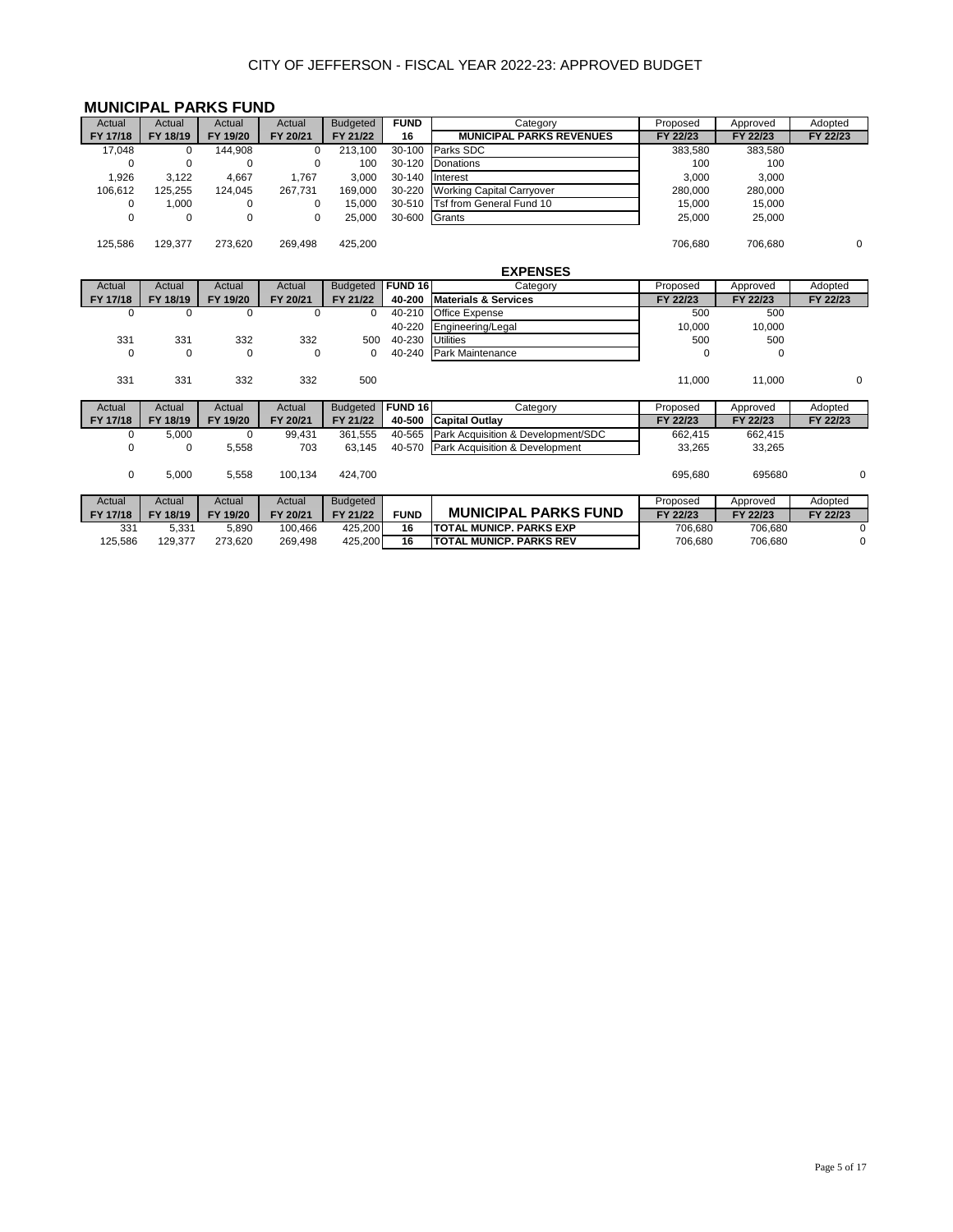# **STREET FUND**

| <b>Fund Summary</b>                 |                       |                                     |                     |                     |                   |                                                                    |                     |                     |                 |
|-------------------------------------|-----------------------|-------------------------------------|---------------------|---------------------|-------------------|--------------------------------------------------------------------|---------------------|---------------------|-----------------|
| Beginning Balance (carryover)       |                       |                                     |                     |                     |                   |                                                                    | \$90,000            | \$90,000            | \$0             |
|                                     | <b>Annual Revenue</b> |                                     |                     |                     |                   |                                                                    | \$251,600           | \$251,600           | \$0             |
|                                     | <b>Annual Expense</b> |                                     |                     |                     |                   |                                                                    | \$133,850           | \$133,850           | \$0             |
|                                     |                       | Annual Surplus (Deficit)            |                     |                     |                   |                                                                    | \$117,750           | \$117,750           | \$0             |
|                                     |                       | Transfer to Street Improvement Fund |                     |                     |                   |                                                                    | \$182,600           | \$182,600           | \$0             |
| <b>Ending Balance - Contingency</b> |                       |                                     |                     |                     |                   |                                                                    | \$25,150            | \$25,150            | $\overline{50}$ |
| Actual                              | Actual                | Actual                              | Actual              | <b>Budgeted</b>     | <b>FUND</b>       | Category                                                           | Proposed            | Approved            | Adopted         |
| FY 17/18                            | FY 18/19              | FY 19/20                            | FY 20/21            | FY 21/22            | 21                | <b>STREET FUND REVENUES</b>                                        | FY 22/23            | FY 22/23            | FY 22/23        |
| 841                                 | 2,375                 | 2,142                               | 738                 | 1,500               | $30 - 140$        | Interest                                                           | 1,500               | 1,500               |                 |
| 0                                   | $\mathbf 0$           | 611                                 | 32                  | 100                 | 30-160            | <b>Miscellaneous</b>                                               | 100                 | 100                 |                 |
| 202,056<br>42,792                   | 233,599<br>67,750     | 228,291<br>109,531                  | 233,126<br>115,295  | 230,000<br>77,000   | 30-180<br>30-220  | State Gas Tax (99%)<br><b>Working Capital Carryover</b>            | 250,000<br>90,000   | 250,000<br>90,000   |                 |
|                                     |                       |                                     |                     |                     |                   |                                                                    |                     |                     |                 |
| 245,689                             | 303,724               | 340,575                             | 349,191             | 308,600             |                   |                                                                    | 341,600             | 341,600             | 0               |
|                                     |                       |                                     |                     |                     |                   | <b>EXPENSES</b>                                                    |                     |                     |                 |
| Actual                              | Actual                | Actual                              | Actual              | <b>Budgeted</b>     | <b>FUND 21</b>    | Category                                                           | Proposed            | Approved            | Adopted         |
| FY 17/18                            | FY 18/19              | FY 19/20                            | FY 20/21            | FY 21/22            | 40-100            | <b>Payroll Related Expenses</b>                                    | FY 22/23            | FY 22/23            | FY 22/23        |
| 7,569                               | 8,122                 | 8,341                               | 9,164               | 10,000              | 40-101            | Director of Public Works-1.0 FTE (10%)                             | 11,450              | 11,450              |                 |
| 5,826<br>0                          | 3,857                 | 5,759                               | 7,366<br>5,612      | 7,300<br>5,100      | 40-102<br>40-105  | Utility Foreman -1.0 FTE (10%)<br>Utility Operator - 1.0 FTE (10%) | 7,700<br>6,100      | 7,700<br>6,100      |                 |
| 3,852                               | 4,331<br>1,313        | 4,331<br>3,871                      | 2,190               | 4,500               | 40-106            | Utility Maintenance Worker 1 FTE (10%)                             | 5,000               | 5,000               |                 |
| 1,661                               | 1,775                 | 2,063                               | 2,267               | 2,500               | 40-110            | <b>FICA</b>                                                        | 5,000               | 5,000               |                 |
| 4,316                               | 5,038                 | 6,162                               | 5,510               | 7,000               | 40-120            | <b>Workers Compensation</b>                                        | 7,000               | 7,000               |                 |
| 3,567                               | 4,521                 | 5,930                               | 3,913               | 8,000               | 40-130            | Employee Health & Welfare                                          | 6,000               | 6,000               |                 |
| 1,114                               | 1,131                 | 1,244                               | 1,406               | 2,000               | 40-140            | <b>PERS</b>                                                        | 2,000               | 2,000               |                 |
| 56                                  | 68                    | 78                                  | 54                  | 200                 | 40-150            | Life Insurance                                                     | 200                 | 200                 |                 |
| 170                                 | 147                   | 341                                 | 747                 | 800                 | 40-160            | Unemployment                                                       | 1,000               | 1,000               |                 |
| 242                                 | 213                   | 109                                 | 187                 | 500                 | 40-170            | Overtime                                                           | 500                 | 500                 |                 |
| 28,373                              | 30,516                | 38,229                              | 38,416              | 47,900              |                   |                                                                    | 51,950              | 51,950              | 0               |
|                                     |                       |                                     |                     |                     |                   | <b>STREET FUND EXPENSES</b>                                        |                     |                     |                 |
| Actual                              | Actual                | Actual                              | Actual              | <b>Budgeted</b>     | <b>FUND 21</b>    | Category                                                           | Proposed            | Approved            | Adopted         |
| FY 17/18                            | FY 18/19              | FY 19/20                            | FY 20/21            | FY 21/22            | 40-200            | <b>Materials &amp; Services</b>                                    | FY 22/23            | FY 22/23            | FY 22/23        |
| $\mathbf 0$                         | 10                    | $\mathbf 0$                         | 168                 | 500                 | 40-210            | Office Expense                                                     | 500                 | 500                 |                 |
| 2,326<br>2,223                      | 757<br>2,946          | 99<br>1,320                         | 111<br>1,285        | 2,000<br>6,000      | 40-215<br>40-225  | Operations & Maintenance<br><b>Street Upkeep/Alley Maint</b>       | 2,000<br>6,000      | 2,000<br>6,000      |                 |
| 949                                 | 103                   | 294                                 | 0                   | 3,000               | 40-230            | <b>Street Signs</b>                                                | 3,000               | 3,000               |                 |
| 956                                 | 659                   | 542                                 | 520                 | 2,000               | 40-235            | Fuel                                                               | 2,500               | 2,500               |                 |
| 922                                 | 279                   | 256                                 | 1,273               | 3,000               | 40-240            | Vehicle Maintenance                                                | 3,000               | 3,000               |                 |
| 68                                  | 97                    | 198                                 | 164                 | 400                 | 40-245            | Personal Protection Equipment (PPE)                                | 400                 | 400                 |                 |
| 0                                   | $\mathbf 0$           | 0                                   | $\mathbf 0$         | 5,000               | 40-250            | Storm Drain Upkeep                                                 | 5,000               | 5,000               |                 |
| 0                                   | 0                     | 0                                   | (164)               | 0                   | 40-255            | Miscellaneous                                                      | $\mathbf 0$         | $\mathbf 0$         |                 |
| 142<br>55                           | 3,295<br>0            | 2,815<br>0                          | 106<br>0            | 4,000<br>500        | 40-260<br>40-265  | Engineering / Legal<br><b>Equipment Rental</b>                     | 4,000<br>500        | 4,000<br>500        |                 |
| 74                                  | 5,258                 | 7,485                               | 6,949               | 12,000              | 40-275            | COG Consultant - Planning Svc                                      | 15,000              | 15,000              |                 |
| 26,001                              | 25,875                | 30,542                              | 23,204              | 40,000              | 40-280            | <b>Street Lights</b>                                               | 40,000              | 40,000              |                 |
|                                     |                       |                                     |                     |                     |                   |                                                                    |                     |                     |                 |
| 33,716                              | 39,279                | 43,551                              | 33,616              | 78,400              |                   |                                                                    | 81,900              | 81,900              | 0               |
| Actual                              | Actual                | Actual                              | Actual              | <b>Budgeted</b>     | <b>FUND 21</b>    | Category                                                           | Proposed            | Approved            | Adopted         |
| FY 17/18                            | FY 18/19              | FY 19/20                            | FY 20/21            | FY 21/22            | 40-500            | <b>Capital Outlay</b>                                              | FY 22/23            | FY 22/23            | FY 22/23        |
| 0                                   | $\mathbf 0$           | $\mathbf 0$                         | 0                   | 0                   | 40-540            | Equipment Purchase/Lease                                           | $\mathbf 0$         | $\mathbf 0$         | $\Omega$        |
| Actual                              | Actual                | Actual                              | Actual              | <b>Budgeted</b>     | <b>FUND 21</b>    | Category                                                           | Proposed            | Approved            | Adopted         |
| FY 17/18                            | FY 18/19              | FY 19/20                            | FY 20/21            | FY 21/22            | 40-600            | Contingency                                                        | FY 22/23            | FY 22/23            | FY 22/23        |
| 0                                   | $\mathbf 0$           | $\mathbf 0$                         | 0                   | 11,500              | $40 - 610$        | Operating Contingency (10%)                                        | 25,150              | 25,150              |                 |
|                                     |                       |                                     |                     |                     |                   |                                                                    |                     |                     |                 |
| Actual                              | Actual                | Actual                              | Actual              | <b>Budgeted</b>     | <b>FUND 21</b>    | Category                                                           | Proposed            | Approved            | Adopted         |
| FY 17/18                            | FY 18/19              | FY 19/20                            | FY 20/21            | FY 21/22            | 40-800            | <b>Transfers</b>                                                   | FY 22/23            | FY 22/23            | FY 22/23        |
| 115,850                             | 124,400               | 143,500                             | 175,800             | 170,800             | 40-810            | Tsf to Street Improvement 42-30-521                                | 182,600             | 182,600             |                 |
| 115,850                             | 124,400               | 143,500                             | 175,800             | 170,800             |                   |                                                                    | 182,600             | 182,600             | 0               |
|                                     |                       |                                     |                     |                     |                   |                                                                    |                     |                     |                 |
| Actual                              | Actual                | Actual                              | Actual              | <b>Budgeted</b>     |                   | <b>STREET FUND</b>                                                 | Proposed            | Approved            | Adopted         |
| FY 17/18<br>177,939                 | FY 18/19<br>194,195   | FY 19/20<br>225,280                 | FY 20/21<br>247,832 | FY 21/22<br>308,600 | <b>FUND</b><br>21 | <b>TOTAL STREET FUND EXPENSES</b>                                  | FY 22/23<br>341,600 | FY 22/23<br>341,600 | FY 22/23<br>0   |
| 245,689                             | 303,724               | 340,575                             | 349,191             | 308,600             | 21                | TOTAL STREET FUND REVENUE                                          | 341,600             | 341,600             | 0               |
|                                     |                       |                                     |                     |                     |                   |                                                                    |                     |                     |                 |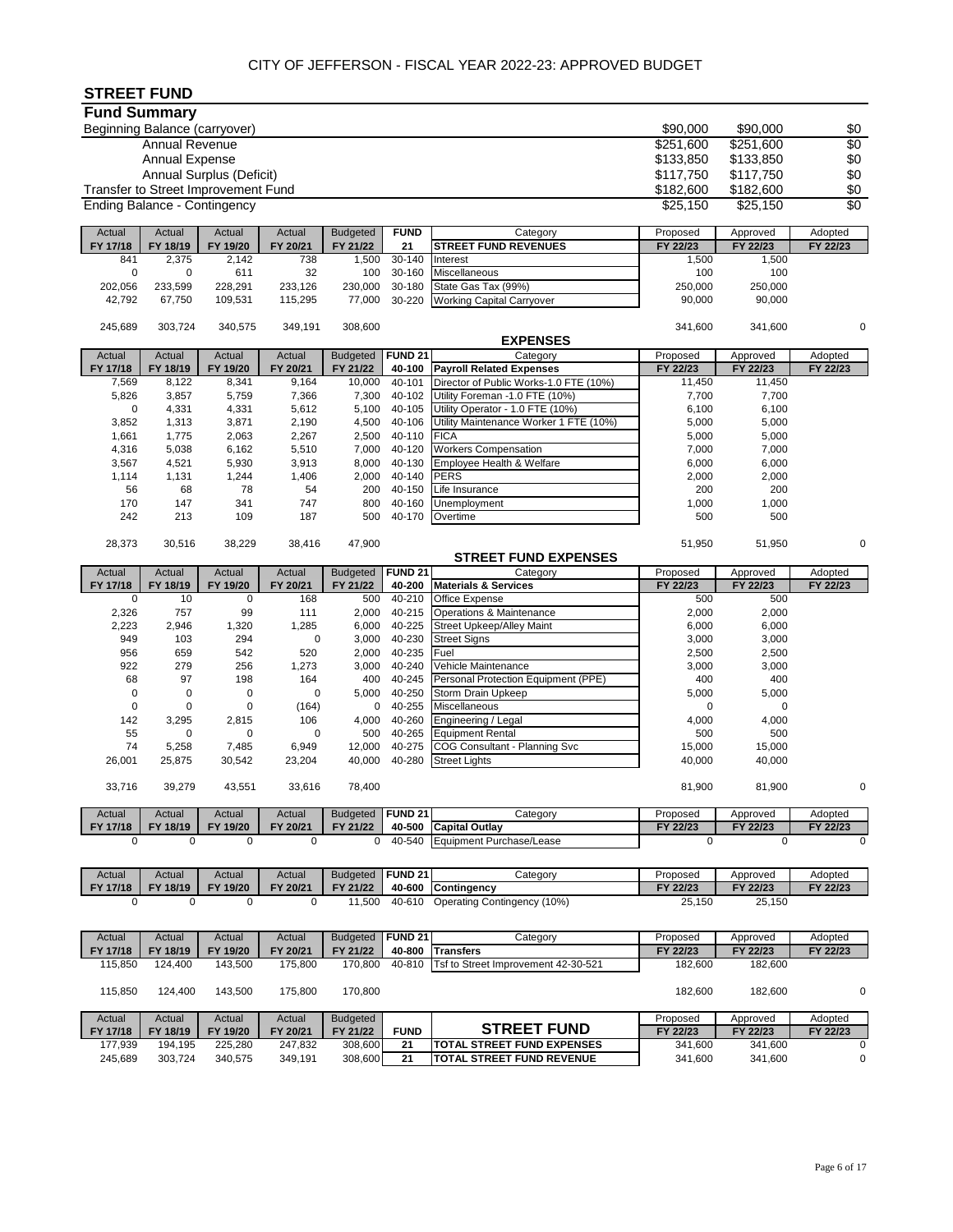**WATER FUND**

| <b>Fund Summary</b>                       |           |           |     |
|-------------------------------------------|-----------|-----------|-----|
| Beginning Balance (carryover)             | \$300,000 | \$300,000 | \$0 |
| Annual Revenue                            | \$961,500 | \$961,500 | \$0 |
| <b>Annual Expense</b>                     | \$558.450 | \$558.450 | \$0 |
| Annual Surplus (Deficit)                  | \$403.050 | \$403.050 | \$0 |
| Transfer to Water System Development Fund | \$606,900 | \$606,900 | \$0 |
| Ending Balance - Contingency              | \$96,150  | \$96,150  | \$0 |

| Actual   | Actual   | Actual   | Actual    | <b>Budgeted</b> | <b>FUND</b> | Category                         | Proposed  | Approved  | Adopted      |
|----------|----------|----------|-----------|-----------------|-------------|----------------------------------|-----------|-----------|--------------|
| FY 17/18 | FY 18/19 | FY 19/20 | FY 20/21  | FY 21/22        | 23          | <b>WATER FUND REVENUES</b>       | FY 22/23  | FY 22/23  | FY 22/23     |
| 675,584  | 768,824  | 858,607  | 921,846   | 800.000         | 30-100      | <b>Water Revenues</b>            | 900,000   | 900,000   |              |
| 0        | 0        | 2,348    | 1,157     | 2.000           |             | 30-110 Connection Fees           | 2.000     | 2.000     |              |
|          |          |          |           |                 |             | 30-115 Property Sale: 7th St Lot | 40,000    | 40,000    |              |
| 2.048    | 5.576    | 4.829    | 2.479     | 4.000           | 30-140      | Interest                         | 4.000     | 4.000     |              |
| 3.772    | 3.177    | 3,599    | 1.198     | 5.500           | 30-150      | <b>Miscellaneous Fees</b>        | 5.000     | 5.000     |              |
| 1.889    | 1,096    | 3,673    | 1,505     | 100             | 30-160      | <b>General Miscellaneous</b>     | 500       | 500       |              |
| 125,453  | 148.108  | 238.104  | 276,374   | 250,000         | 30-220      | <b>Working Capital Carryover</b> | 300,000   | 300,000   |              |
| 10.017   | 9,210    | 8,849    | 3,068     | 12.000          | 30-260      | Late Penalties                   | 10.000    | 10,000    |              |
|          |          |          |           |                 |             |                                  |           |           |              |
| 818,763  | 935.991  | .120.009 | 1.207.627 | 1,073,600       |             |                                  | 1.261.500 | 1,261,500 | $\mathbf{0}$ |

|          |          |          |          |                 |                | <b>EXPENSES</b>                        |          |          |          |
|----------|----------|----------|----------|-----------------|----------------|----------------------------------------|----------|----------|----------|
| Actual   | Actual   | Actual   | Actual   | <b>Budgeted</b> | <b>FUND 23</b> | Category                               | Proposed | Approved | Adopted  |
| FY 17/18 | FY 18/19 | FY 19/20 | FY 20/21 | FY 21/22        | 40-100         | <b>Payroll Related Expenses</b>        | FY 22/23 | FY 22/23 | FY 22/23 |
| 34,060   | 36,550   | 37,537   | 41,237   | 45,500          | 40-101         | Director of Public Works-1.0 FTE (45%) | 51,500   | 51,500   |          |
| 26,219   | 17,358   | 25,915   | 33,149   | 32,200          | 40-102         | Utility Foreman - 1.0 FTE (45%)        | 34,800   | 34,800   |          |
| $\Omega$ | $\Omega$ |          |          |                 | 40-103         | Planning/Dvlpmnt Coord                 |          |          |          |
| 15,008   | 4,154    | $\Omega$ | 0        |                 | 40-104         | Asst. Planner/Code Enforc              |          |          |          |
| 0        | 19.490   | 19,488   | 25,255   | 22,800          | 40-105         | Utility Operator -1.0 FTE (45%)        | 28,000   | 28,000   |          |
| 17,332   | 5,908    | 17,420   | 9,856    | 20,300          | 40-106         | Utility Maintenance Worker 1 FTE (45%) | 24,500   | 24,500   |          |
| 23,449   | 32,053   | 19,283   | 20,271   | 22,300          | 40-107         | Utility Clerk -1.0 FTE (50%)           | 25,300   | 25,300   |          |
|          |          | 19,471   | 20,470   | 24,000          | 40-108         | Deputy Recorder/Clerk - 1.0 FTE (33%)  | 25,100   | 25,100   |          |
| 0        | 0        | $\Omega$ | 0        | 3,000           | 40-109         | Temporary Help Crew                    | 3,000    | 3,000    |          |
| 9,518    | 10,309   | 12,470   | 13,694   | 14,000          | 40-110         | <b>FICA</b>                            | 14,500   | 14,500   |          |
| 1,490    | 1,891    | 2,059    | 3,740    | 4,000           | 40-120         | <b>Workers Compensation</b>            | 4,000    | 4,000    |          |
| 24,437   | 27,188   | 33,697   | 23,761   | 42,000          | 40-130         | Employee Health & Welfare              | 40,000   | 40,000   |          |
| 7,461    | 6,820    | 7,805    | 8,329    | 11,000          | 40-140         | <b>PERS</b>                            | 11,500   | 11,500   |          |
| 271      | 410      | 487      | 375      | 800             | 40-150         | Life Insurance                         | 700      | 700      |          |
| 989      | 799      | 1,948    | 2,960    | 2,900           | 40-160         | Unemployment                           | 3,000    | 3,000    |          |
| 1,090    | 955      | 491      | 841      | 2,000           |                | 40-170 Overtime                        | 2,000    | 2,000    |          |

161,324 163,885 198,071 203,938 246,800 267,900 267,900 0

|          |             |          |          |                 |                | <b>WATER FUND EXPENSES</b>           |          |          |          |
|----------|-------------|----------|----------|-----------------|----------------|--------------------------------------|----------|----------|----------|
| Actual   | Actual      | Actual   | Actual   | <b>Budgeted</b> | <b>FUND 23</b> | Category                             | Proposed | Approved | Adopted  |
| FY 17/18 | FY 18/19    | FY 19/20 | FY 20/21 | FY 21/22        | 40-200         | <b>Materials &amp; Services</b>      | FY 22/23 | FY 22/23 | FY 22/23 |
| 2,212    | 1,548       | 3,346    | 2,174    | 4,500           | 40-210         | Office Expense                       | 5,000    | 5,000    |          |
| 3,677    | 3,487       | 3,237    | 2,845    | 5,200           | 40-216         | Telephone                            | 6,000    | 6,000    |          |
| 20,870   | 21,647      | 19,717   | 21,112   | 25,000          | 40-219         | <b>Utilities</b>                     | 35,000   | 35,000   |          |
| 12,541   | 12,014      | 11,258   | 14,063   | 15,000          | 40-222         | Operations & Maintenance             | 20,000   | 20,000   |          |
| 11,078   | 8,404       | 7,112    | 5,363    | 12,000          | 40-225         | New Wtr Serv Components Exp          | 25,000   | 25,000   |          |
| 0        | 42          | 0        | 0        | 100             | 40-228         | Travel                               | 250      | 250      |          |
| 0        | 0           | 0        | 0        | 250             | 40-234         | Radio Repair                         | O        | $\Omega$ |          |
| 11,987   | 12,186      | 12,749   | 14,448   | 16,000          | 40-237         | Insurance                            | 18,000   | 18,000   |          |
| 313      | 538         | 2,115    | 2,325    | 3,000           | 40-240         | <b>Association Dues</b>              | 3,000    | 3,000    |          |
| 4,300    | 4,300       | 4,300    | 7,450    | 7,500           | 40-243         | Audit                                | 8,000    | 8,000    |          |
| 305      | 436         | 473      | 865      | 800             | 40-245         | Personal Protection Equipment (PPE)  | 800      | 800      |          |
| 2,632    | 2,966       | 2,441    | 2,341    | 5,000           | 40-246         | Fuel                                 | 6,000    | 6,000    |          |
| 792      | 1,282       | 1,485    | 4,182    | 4,000           | 40-249         | Vehicle Maintenance                  | 4,000    | 4,000    |          |
| 33,799   | 38,460      | 42,755   | 46,229   | 40,000          | 40-252         | Franchise Fee - 5%                   | 45,000   | 45,000   |          |
|          |             |          | 0        | 75,000          | 40-255         | <b>Contracted Services</b>           | 25,000   | 25,000   |          |
| 0        | $\mathbf 0$ | 0        | 1,816    | 0               | 40-258         | <b>Miscellaneous</b>                 | O        | $\Omega$ |          |
| 910      | 126         | 1,534    | 1,941    | 3,000           | 40-264         | Training                             | 3,000    | 3,000    |          |
| 3,972    | 5,303       | 5,120    | 4,468    | 12,000          | 40-267         | Lab Tests                            | 15,000   | 15,000   |          |
| 2,860    | 1,376       | 509      | 581      | 5,000           | 40-270         | Engineering / Legal                  | 5,000    | 5,000    |          |
| 0        | $\mathbf 0$ | 291      | $\Omega$ | 500             | 40-273         | <b>Equipment Rental</b>              | 500      | 500      |          |
| 74       | 5,258       | 7,485    | 6,949    | 12,000          | 40-279         | <b>COG Consultant - Planning Svc</b> | 15,000   | 15,000   |          |
| 12,691   | 13,121      | 14,864   | 11,486   | 20,000          | 40-282         | Chemicals                            | 30,000   | 30,000   |          |
| 125,013  | 132,494     | 140,791  | 150,638  | 265,850         |                |                                      | 269,550  | 269,550  | 0        |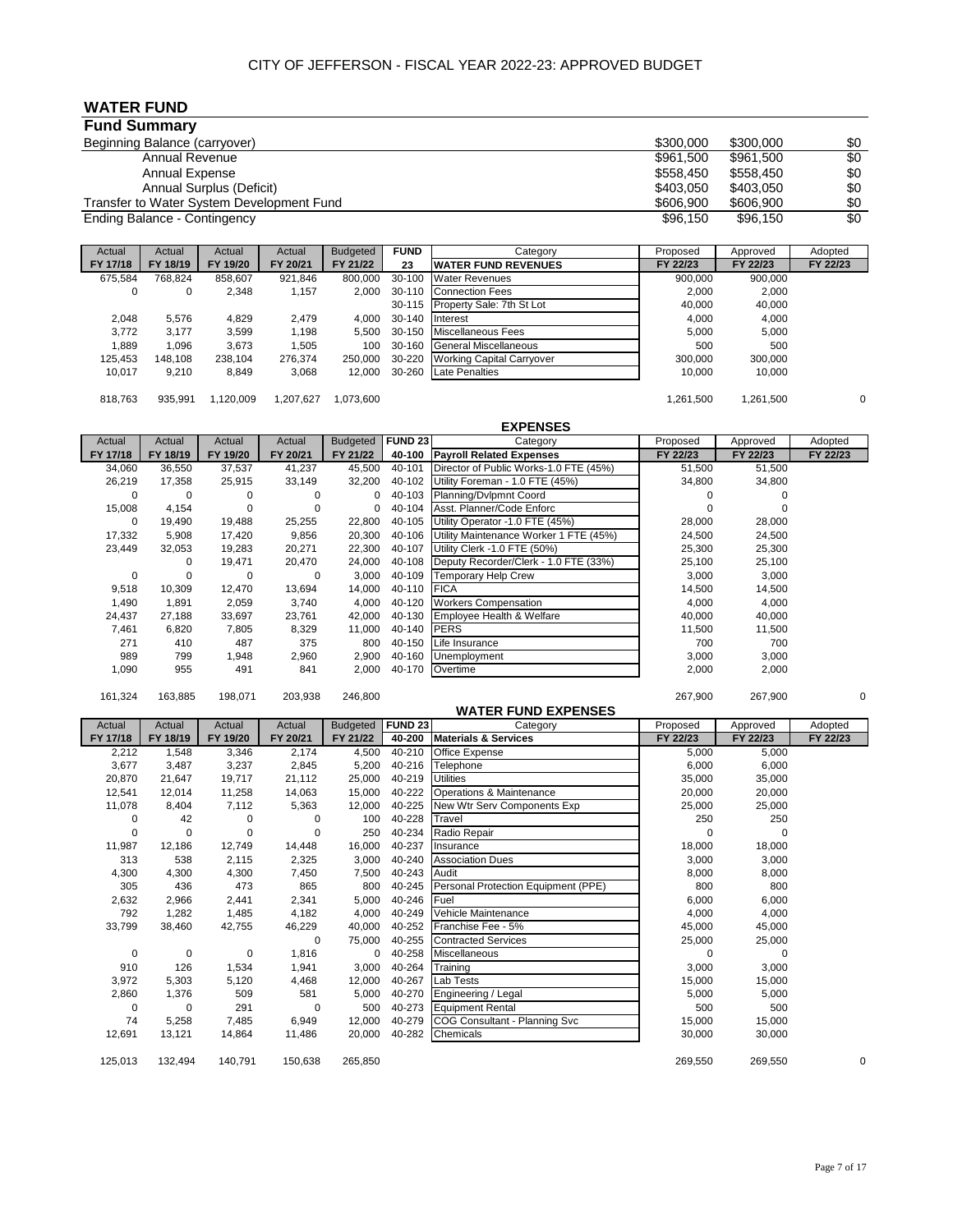| Actual   | Actual   | Actual   | Actual   | <b>Budgeted</b> | <b>FUND 23</b> | Category                    | Proposed | Approved | Adopted  |
|----------|----------|----------|----------|-----------------|----------------|-----------------------------|----------|----------|----------|
| FY 17/18 | FY 18/19 | FY 19/20 | FY 20/21 | FY 21/22        | 40-500         | <b>Capital Outlay</b>       | FY 22/23 | FY 22/23 | FY 22/23 |
| 2,862    | 3,360    |          |          | 5,500           | 40-550         | <b>Fire Hydrants</b>        | 6,000    | 6,000    |          |
| 7,137    | 3,193    | 6,072    | 8,975    | 200,000         | 40-595         | <b>Water Meters</b>         | 10.000   | 10,000   |          |
| 9,999    | 6,553    | 6.072    | 8.975    | 205.500         |                |                             | 16.000   | 16.000   | $\Omega$ |
| Actual   | Actual   | Actual   | Actual   | <b>Budgeted</b> | <b>FUND 23</b> | Category                    | Proposed | Approved | Adopted  |
| FY 17/18 | FY 18/19 | FY 19/20 | FY 20/21 | FY 21/22        | 40-600         | <b>Contingency</b>          | FY 22/23 | FY 22/23 | FY 22/23 |
|          | 0        |          |          | 82.360          | 40-610         | Operating Contingency (10%) | 96.150   | 96.150   |          |

| Actual   | Actual   | Actual   | Actual   | <b>Budgeted</b> | <b>FUND 23</b> | Category                              | Proposed  | Approved  | Adopted  |
|----------|----------|----------|----------|-----------------|----------------|---------------------------------------|-----------|-----------|----------|
| FY 17/18 | FY 18/19 | FY 19/20 | FY 20/21 | FY 21/22        | 40-800         | <b>Transfers</b>                      | FY 22/23  | FY 22/23  | FY 22/23 |
| 368,900  | 389.600  | 494.250  | 491.950  | 268.090         | 40-810         | Tsf to Water Sys Dev Fund 37          | 606.900   | 606.900   |          |
| 5,000    | 5.000    | 5,000    | 5,000    | 5.000           |                | 40-812 Tsf to Utility Reserve Fund 56 | 5,000     | 5,000     |          |
| 373.900  | 394.600  | 499.250  | 496.950  | 273.090         |                |                                       | 611.900   | 611.900   | 0        |
| Actual   | Actual   | Actual   | Actual   | <b>Budgeted</b> |                |                                       | Proposed  | Approved  | Adopted  |
| FY 17/18 | FY 18/19 | FY 19/20 | FY 20/21 | FY 21/22        | <b>FUND</b>    | <b>WATER FUND</b>                     | FY 22/23  | FY 22/23  | FY 22/23 |
| 670.236  | 697.532  | 844.184  | 860.501  | .073.600        | 23             | <b>TOTAL WATER FUND EXPENSES</b>      | 1.261.500 | 1.261.500 | $\Omega$ |

818,763 935,991 1,120,009 1,207,627 1,073,600 **23 TOTAL WATER FUND REVENUE** 1,261,500 1,261,500 0

#### **SEWER FUND**

| <b>Fund Summary</b>                      |           |           |                |
|------------------------------------------|-----------|-----------|----------------|
| Beginning Balance (carryover)            | \$200,000 | \$200,000 | \$0            |
| Annual Revenue                           | \$699,500 | \$699,500 | \$0            |
| Annual Expense                           | \$512,300 | \$512,300 | \$0            |
| Annual Surplus (Deficit)                 | \$187,200 | \$187,200 | \$0            |
| Transfer to Sewer Expansion Reserve Fund | 317.200   | 317.200   | ۰              |
| Ending Balance - Contingency             | 70.000    | 70.000    | $\blacksquare$ |

| Actual   | Actual   | Actual   | Actual   | <b>Budgeted</b> | <b>FUND</b> | Category                   | Proposed | Approved | Adopted  |
|----------|----------|----------|----------|-----------------|-------------|----------------------------|----------|----------|----------|
| FY 17/18 | FY 18/19 | FY 19/20 | FY 20/21 | FY 21/22        | 24          | <b>SEWER FUND REVENUES</b> | FY 22/23 | FY 22/23 | FY 22/23 |
| 625,774  | 639.487  | 665.267  | 672,834  | 640.000         | 30-100      | Sewer Revenue              | 680.000  | 680.000  |          |
| 3,374    | 5.323    | 3,991    | .837     | 4.000           | 30-140      | <b>Interest</b>            | 4.000    | 4.000    |          |
| 3.772    | 3.177    | 3.599    | l.198    | 5.500           | 30-150      | Miscellaneous Fees         | 5.000    | 5.000    |          |
| 446      | 0        | 3.293    | 492      | 100             | 30-160      | General Miscellaneous      | 500      | 500      |          |
| 211,989  | 203.149  | 208.899  | 229,821  | 225.000         | 30-220      | Working Capital Carryover  | 200.000  | 200.000  |          |
| 10,017   | 9,210    | 8,849    | 3,068    | 12.000          | 30-260      | <b>Late Penalties</b>      | 10,000   | 10,000   |          |

855,372 860,346 893,898 909,250 886,600 899,500 899,500 0

| 855,372  | 800,340  | 893,898  | <b>ANA'SON</b> | <b>000,000</b>  |                |                                        | <b>099,000</b> | <b>DUC, PRO</b> | v        |
|----------|----------|----------|----------------|-----------------|----------------|----------------------------------------|----------------|-----------------|----------|
|          |          |          |                |                 |                | <b>EXPENSES</b>                        |                |                 |          |
| Actual   | Actual   | Actual   | Actual         | <b>Budgeted</b> | <b>FUND 24</b> | Category                               | Proposed       | Approved        | Adopted  |
| FY 17/18 | FY 18/19 | FY 19/20 | FY 20/21       | FY 21/22        | 40-100         | <b>Payroll Related Expenses</b>        | FY 22/23       | FY 22/23        | FY 22/23 |
| 34,060   | 36,550   | 37,537   | 41,237         | 45,500          | 40-110         | Director of Public Works-1.0 FTE (45%) | 51,500         | 51,500          |          |
| 26,219   | 17,358   | 25,915   | 33,149         | 32,200          |                | 40-115 Utility Foreman -1.0 FTE (45%)  | 34,800         | 34,800          |          |
| 0        | 0        |          |                | 0               | 40-120         | Planning/Dvlpmnt Coord                 |                |                 |          |
| 15,008   | 4,155    |          |                | 0               | 40-125         | Asst. Planner/Code Enforc.             |                |                 |          |
| 0        | 19,490   | 19,488   | 25,255         | 22,800          | 40-130         | Utility Operator - 1.0 FTE (45%)       | 28,000         | 28,000          |          |
| 23,449   | 32,053   | 19,283   | 20,271         | 22,300          |                | 40-135 Utility Clerk -1.0 FTE (50%)    | 25,300         | 25,300          |          |
| 17,332   | 5,908    | 17,420   | 9,856          | 20,300          | 40-140         | Utility Maintenance Worker 1 FTE (45%) | 24,500         | 24,500          |          |
|          | 0        | 19,471   | 20,470         | 24,000          | 40-145         | Deputy Recorder/Clerk - 1.0 FTE (33%)  | 25,100         | 25,100          |          |
| 0        | 0        | 0        | 0              | 3,000           | 40-150         | <b>Temporary Help Crew</b>             | 3,000          | 3,000           |          |
| 9,893    | 10,309   | 12,470   | 13,575         | 14,000          | 40-155 FICA    |                                        | 14,500         | 14,500          |          |
| 1,220    | 1,627    | 1,688    | 3,534          | 4,000           | 40-160         | <b>Workers Compensation</b>            | 4,000          | 4,000           |          |
| 24,061   | 27,188   | 33,697   | 23,761         | 42,000          | 40-165         | Employee Health & Welfare              | 40,000         | 40,000          |          |
| 7,461    | 6,820    | 7,805    | 8,329          | 11,000          | 40-170         | <b>PERS</b>                            | 11,500         | 11,500          |          |
| 271      | 410      | 487      | 375            | 800             | 40-175         | Life Insurance                         | 700            | 700             |          |
| 989      | 799      | 1,948    | 2,960          | 2,900           | 40-180         | Unemployment                           | 3,000          | 3,000           |          |
| 1,090    | 955      | 491      | 841            | 2,000           |                | 40-185 Overtime                        | 2,000          | 2,000           |          |
| 161,053  | 163,622  | 197,700  | 203,613        | 246,800         |                |                                        | 267,900        | 267,900         | 0        |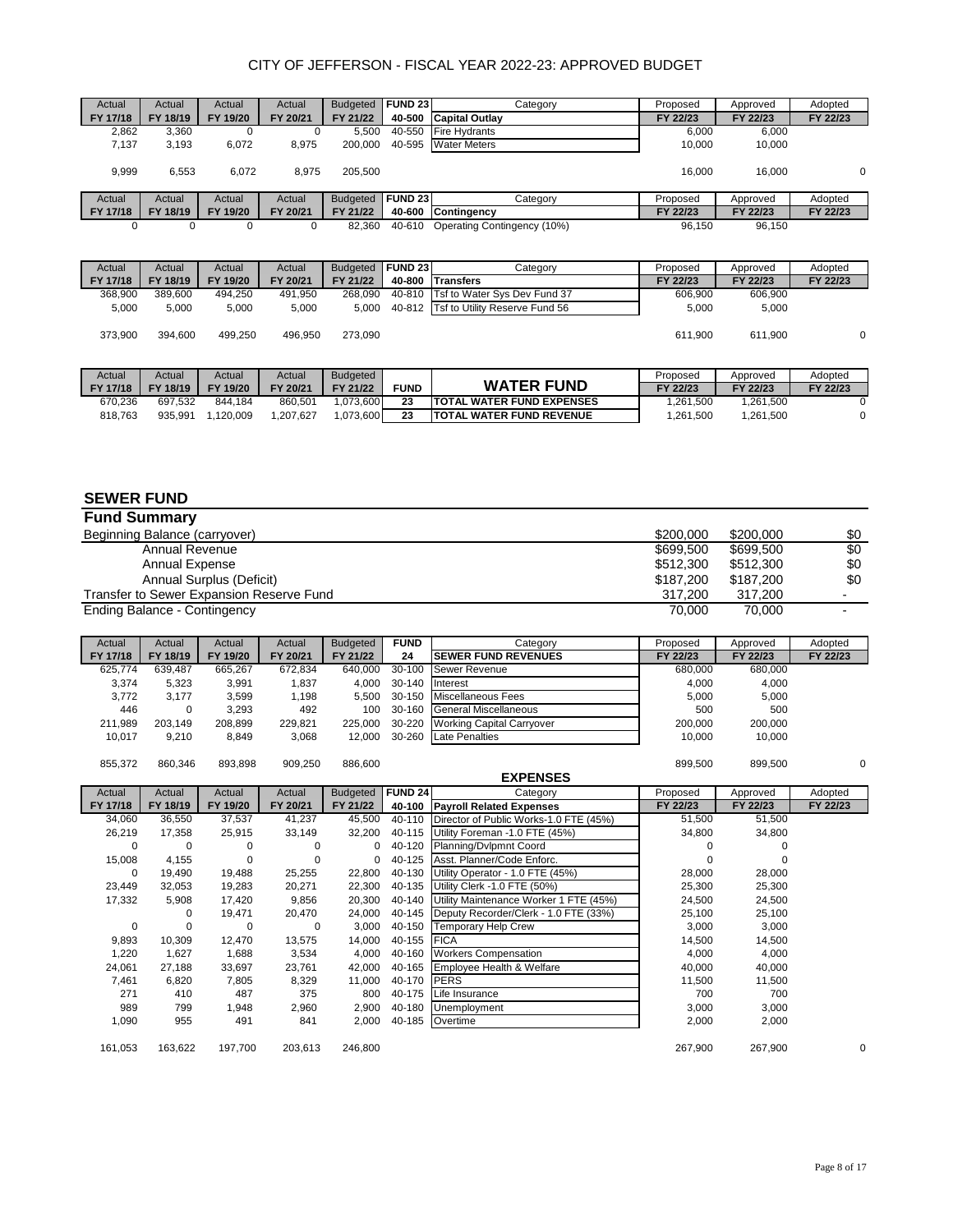|             |             |             |             |                 |                | <b>SEWER FUND EXPENSES</b>                  |             |             |          |
|-------------|-------------|-------------|-------------|-----------------|----------------|---------------------------------------------|-------------|-------------|----------|
| Actual      | Actual      | Actual      | Actual      | <b>Budgeted</b> | <b>FUND 24</b> | Category                                    | Proposed    | Approved    | Adopted  |
| FY 17/18    | FY 18/19    | FY 19/20    | FY 20/21    | FY 21/22        | 40-200         | <b>Materials &amp; Services</b>             | FY 22/23    | FY 22/23    | FY 22/23 |
| 2,165       | 1,548       | 2,587       | 1,884       | 4,500           | 40-210         | Office Expense                              | 5,000       | 5,000       |          |
| 3,093       | 3,487       | 3,237       | 2,845       | 5,200           | 40-216         | Telephone                                   | 6,000       | 6,000       |          |
| 35,652      | 33,800      | 35,426      | 35,776      | 37,000          | 40-219         | <b>Utilities</b>                            | 38,000      | 38,000      |          |
| 6,882       | 10,330      | 12,476      | 11,673      | 15,000          | 40-222         | Operations & Maintenance                    | 20,000      | 20,000      |          |
| $\mathbf 0$ | 42          | 0           | 0           | 100             | 40-225         | Travel                                      | 100         | 100         |          |
| 0           | 15,000      | 0           | 0           | 15,000          | 40-228         | UV Bulb Replacement (3yr program)           | 15,000      | 15,000      |          |
| 0           | 0           | 0           | 593         | 25,000          | 40-231         | <b>Collections/Test Lines &amp; Systems</b> | 25,000      | 25,000      |          |
| 0           | $\mathbf 0$ | 0           | $\mathbf 0$ | 250             | 40-234         | Radio Repair                                | 0           | $\mathbf 0$ |          |
| 11,987      | 12,186      | 12,749      | 14,448      | 16,000          | 40-237         | Insurance                                   | 18,000      | 18,000      |          |
| 3,159       | 2,863       | 3,247       | 3,966       | 4,000           | 40-240         | <b>Association Dues</b>                     | 4,500       | 4,500       |          |
| 4,300       | 4,300       | 4,300       | 7,450       | 7,500           | 40-243         | Audit                                       | 8,000       | 8,000       |          |
| 305         | 436         | 473         | 865         | 800             | 40-245         | Personal Protection Equipment (PPE)         | 800         | 800         |          |
| 1,945       | 2,966       | 2,441       | 2,341       | 5,000           | 40-246         | Fuel                                        | 6,000       | 6,000       |          |
| 855         | 1,282       | 1,227       | 4,182       | 4,000           | 40-249         | Vehicle Maintenance                         | 4,000       | 4,000       |          |
| 31,289      | 31,993      | 30,051      | 33,650      | 32,000          | 40-252         | Franchise Fee - 5%                          | 34,000      | 34,000      |          |
| $\mathbf 0$ | $\pmb{0}$   | $\pmb{0}$   | (184)       | 0               | 40-255         | Miscellaneous                               | $\mathbf 0$ | $\mathbf 0$ |          |
| 699         | 496         | 1,556       | 653         | 3,000           | 40-261         | Training                                    | 3,000       | 3,000       |          |
| 3,591       | 4,620       | 2,660       | 2,104       | 5,000           | 40-264         | Lab Supplies                                | 8,000       | 8,000       |          |
| 577         | 1,225       | 794         | 756         | 3,500           | 40-267         | Engineering / Legal                         | 3,500       | 3,500       |          |
| 0           | 0           | 291         | $\mathbf 0$ | 500             | 40-270         | <b>Equipment Rental</b>                     | 500         | 500         |          |
| 74          | 5,258       | 7,484       | 6,949       | 12,000          | 40-276         | COG Consultant - Planning Svc               | 15,000      | 15,000      |          |
|             |             |             |             |                 |                |                                             |             |             |          |
| 106,573     | 131,832     | 120,999     | 129,951     | 195,350         |                |                                             | 214,400     | 214,400     | 0        |
|             |             |             |             |                 |                |                                             |             |             |          |
| Actual      | Actual      | Actual      | Actual      | <b>Budgeted</b> | <b>FUND 24</b> | Category                                    | Proposed    | Approved    | Adopted  |
| FY 17/18    | FY 18/19    | FY 19/20    | FY 20/21    | FY 21/22        | 40-500         | <b>Capital Outlay</b>                       | FY 22/23    | FY 22/23    | FY 22/23 |
| 1,500       | 5,200       | $\mathbf 0$ | 0           | 25,000          | 40-555         | I/I Repair                                  | 25,000      | 25,000      |          |
|             |             |             |             |                 |                |                                             |             |             |          |
| 1,500       | 5,200       |             | 0           | 25,000          |                |                                             | 25,000      | 25,000      | 0        |
|             |             |             |             |                 |                |                                             |             |             |          |
| Actual      | Actual      | Actual      | Actual      | <b>Budgeted</b> | <b>FUND 24</b> | Category                                    | Proposed    | Approved    | Adopted  |
| FY 17/18    | FY 18/19    | FY 19/20    | FY 20/21    | FY 21/22        | 40-600         | Contingency                                 | FY 22/23    | FY 22/23    | FY 22/23 |
| 0           | 0           | $\mathbf 0$ | 0           | 66.160          |                | 40-610 Operating Contingency (10%)          | 70.000      | 70.000      |          |

| Actual   | Actual   | Actual   | Actual   | <b>Budgeted</b> | <b>FUND 24</b> | Category                          | Proposed | Approved | Adopted  |
|----------|----------|----------|----------|-----------------|----------------|-----------------------------------|----------|----------|----------|
| FY 17/18 | FY 18/19 | FY 19/20 | FY 20/21 | FY 21/22        | 40-800         | <b>Transfers</b>                  | FY 22/23 | FY 22/23 | FY 22/23 |
| 378,600  | 346.450  | 341.100  | 296,800  | 348.290         | 40-810         | Tsf to Sewer Exp Rsrv Fund 27     | 317.200  | 317,200  |          |
| 5,000    | 5.000    | 5.000    | 5,000    | 5,000           | 40-820         | Tsf to Utility Reserve Fund 56    | 5.000    | 5,000    |          |
|          |          |          |          |                 |                |                                   |          |          |          |
| 383,600  | 351.450  | 346.100  | 301,800  | 353.290         |                |                                   | 322.200  | 322.200  | 0        |
|          |          |          |          |                 |                |                                   |          |          |          |
| Actual   | Actual   | Actual   | Actual   | Budgeted        |                |                                   | Proposed | Approved | Adopted  |
| FY 17/18 | FY 18/19 | FY 19/20 | FY 20/21 | FY 21/22        | <b>FUND</b>    | <b>SEWER FUND</b>                 | FY 22/23 | FY 22/23 | FY 22/23 |
| 652,726  | 652.104  | 664.799  | 635,364  | 886,600         | 24             | <b>ITOTAL SEWER FUND EXPENSES</b> | 899,500  | 899.500  |          |
| 855,372  | 860,346  | 893.898  | 909,250  | 886,600         | 24             | <b>TOTAL SEWER FUND REVENUE</b>   | 899,500  | 899.500  | 0        |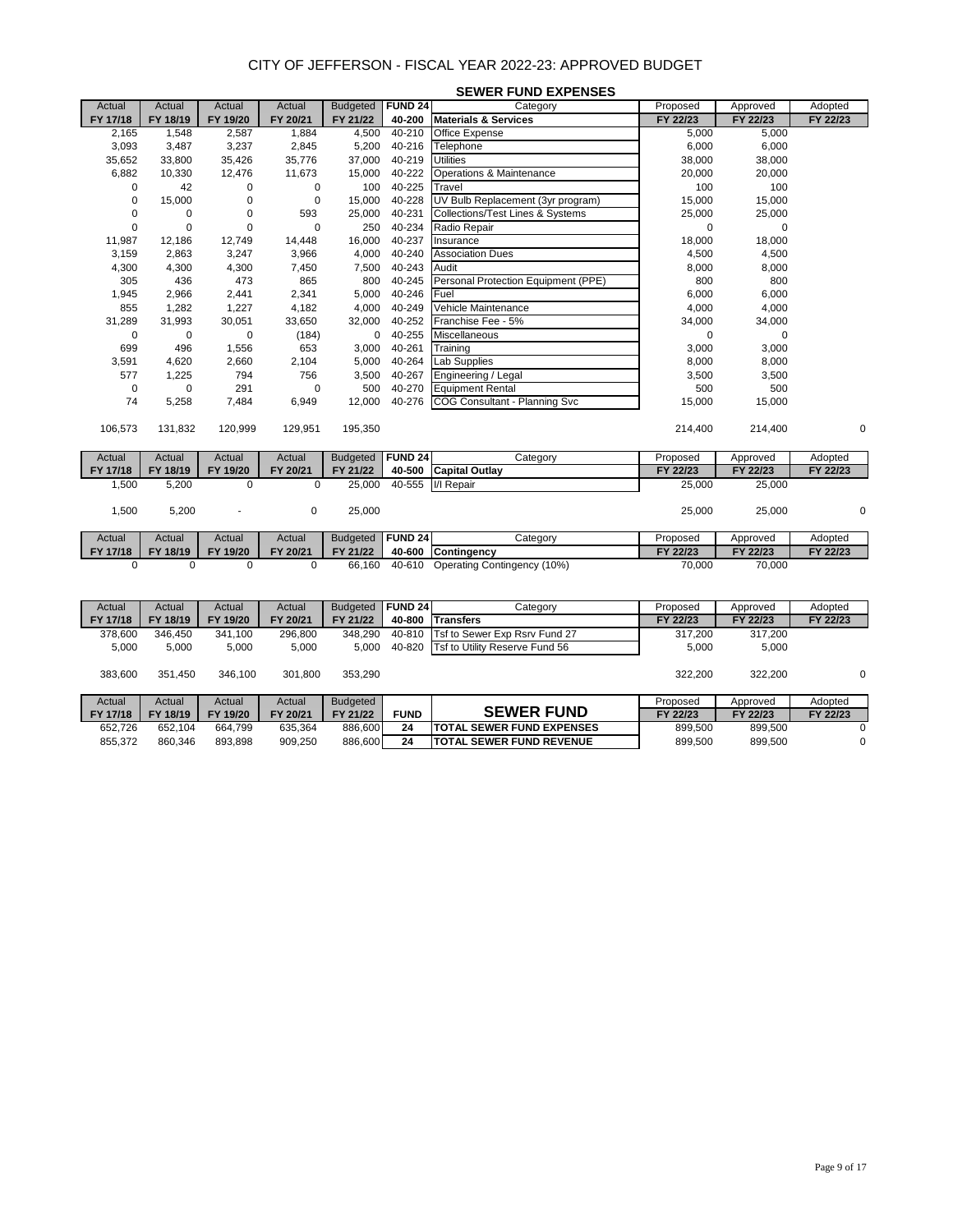# **CEMETERY FUND**

|                     | שווט ו וושום ושווה            |                              |                                         |                 |                |                                    |             |             |                 |
|---------------------|-------------------------------|------------------------------|-----------------------------------------|-----------------|----------------|------------------------------------|-------------|-------------|-----------------|
| <b>Fund Summary</b> |                               |                              |                                         |                 |                |                                    |             |             |                 |
|                     | Beginning Balance (carryover) |                              |                                         |                 |                |                                    | \$67,000    | \$67,000    | \$0             |
|                     | <b>Annual Revenue</b>         |                              |                                         |                 |                |                                    | \$24,600    | \$24,600    | \$0             |
|                     | Annual Expense                |                              |                                         |                 |                |                                    | \$89,200    | \$89,200    | \$0             |
|                     |                               | Annual Surplus (Deficit)     |                                         |                 |                |                                    | (\$64,600)  | (\$64,600)  | \$0             |
|                     |                               |                              | Transfer to Cemetery Equip Reserve Fund |                 |                |                                    | \$0         | \$0         | \$0             |
|                     |                               |                              |                                         |                 |                |                                    |             |             |                 |
|                     |                               | Ending Balance - Contingency |                                         |                 |                |                                    | \$2,400     | \$2,400     | $\overline{30}$ |
| Actual              | Actual                        | Actual                       | Actual                                  | <b>Budgeted</b> | <b>FUND</b>    | Category                           | Proposed    | Approved    | Adopted         |
| FY 17/18            | FY 18/19                      | FY 19/20                     | FY 20/21                                | FY 21/22        | 25             | <b>CEMETERY FUND REVENUES</b>      | FY 22/23    | FY 22/23    | FY 22/23        |
| 22,900              | 9,400                         | 12,050                       | 27,550                                  | 12,000          | 30-100         | Sale of Lots                       | 14,000      | 14,000      |                 |
| 300                 | 90                            | 120                          | 180                                     | 400             | 30-120         | Fill Dirt                          | 400         | 400         |                 |
| 667                 | 1,046                         | 813                          | 316                                     | 800             | 30-140         | Interest                           | 800         | 800         |                 |
| 0                   | $\mathbf 0$                   | 10                           | $\pmb{0}$                               | 100             | 30-160         | Miscellaneous                      | 100         | 100         |                 |
| 4,242               | 4,885                         | 4,751                        | 3,926                                   | 4,000           | 30-180         | Pioneer Trust - Kester Estate      | 4,000       | 4,000       |                 |
| 44,177              | 48,502                        | 42,153                       | 39,966                                  | 45,000          | 30-220         | <b>Working Capital Carryover</b>   | 67,000      | 67,000      |                 |
| 0                   | 0                             | 0                            | 0                                       | 0               | 30-280         | Grants                             | 5,300       | 5,300       |                 |
| 0                   | $\mathbf 0$                   | 0                            | $\pmb{0}$                               | 0               | 30-526         | Xfer from Cem Equip Fund 26        | 0           | 0           |                 |
| 0                   | 4,000                         | 0                            | $\pmb{0}$                               | 0               | 30-528         | Xfer from General Fund 10          | $\mathbf 0$ | $\mathbf 0$ |                 |
| 72,286              | 67,923                        | 59,897                       | 71,938                                  | 62,300          |                |                                    | 91,600      | 91,600      | 0               |
|                     |                               |                              |                                         |                 |                | <b>CEMETERY FUND EXPENSES</b>      |             |             |                 |
| Actual              | Actual                        | Actual                       | Actual                                  | <b>Budgeted</b> | <b>FUND 25</b> | Category                           | Proposed    | Approved    | Adopted         |
| FY 17/18            | FY 18/19                      | FY 19/20                     | FY 20/21                                | FY 21/22        | 40-100         | <b>Payroll Related Expenses</b>    | FY 22/23    | FY 22/23    | FY 22/23        |
| 11,758              | 12,624                        | 13,070                       | 6,472                                   | $\mathbf 0$     | 40-101         | Caretakers - as needed (100%)      | $\pmb{0}$   | $\mathbf 0$ | $\mathbf 0$     |
| 5,211               | 5,425                         | 0                            | 0                                       | 0               | 40-103         | <b>City Clerk</b>                  | $\mathbf 0$ | 0           | $\mathbf 0$     |
| 899                 | 944                           | 957                          | 477                                     | 0               | 40-110         | <b>FICA</b>                        | 0           | $\mathbf 0$ | $\mathbf 0$     |
| 518                 | 675                           | 401                          | 692                                     | 0               | 40-120         | <b>Workers Compensation</b>        | $\mathbf 0$ | $\mathbf 0$ | $\mathbf 0$     |
| 1,385               | 1,378                         | 0                            | $\pmb{0}$                               | 0               | 40-130         | Employee Health & Welfare          | $\mathbf 0$ | $\mathbf 0$ | $\mathbf 0$     |
| 326                 | 347                           | $\mathbf 0$                  | $\pmb{0}$                               | 0               | 40-140         | <b>PERS</b>                        | $\mathbf 0$ | $\mathbf 0$ |                 |
| 16                  | 19                            | $\mathbf 0$                  | 0                                       | 0               | 40-150         | Life Insurance                     | $\mathbf 0$ | $\mathbf 0$ |                 |
| 139                 | 111                           | 463                          | 310                                     | 0               | 40-160         | Unemployment                       | $\mathbf 0$ | $\Omega$    | $\Omega$        |
|                     |                               |                              |                                         |                 |                |                                    |             |             |                 |
| 20,252              | 21,523                        | 14,891                       | 7,951                                   | 0               |                |                                    | $\mathbf 0$ | 0           | 0               |
| Actual              | Actual                        | Actual                       | Actual                                  | <b>Budgeted</b> | <b>FUND 25</b> | Category                           | Proposed    | Approved    | Adopted         |
| FY 17/18            | FY 18/19                      | FY 19/20                     | FY 20/21                                | FY 21/22        | 40-200         | <b>Materials &amp; Services</b>    | FY 22/23    | FY 22/23    | FY 22/23        |
| 0                   | 152                           | 0                            | 0                                       | 150             | 40-210         | Office Expense                     | 150         | 150         |                 |
| 224                 | 139                           | 211                          | 4,358                                   | 600             | 40-215         | Operations/Maintenance             | 6,300       | 6,300       |                 |
| 231                 | 240                           | 237                          | 238                                     | 500             | 40-225         | <b>Utilities</b>                   | 500         | 500         |                 |
| 1,400               | 1,500                         | 1,500                        | 1,700                                   | 2,000           | 40-230         | Insurance                          | 2,300       | 2,300       |                 |
| 0                   | 300                           | 400                          | 214                                     | 400             | 40-235         | <b>Accounting Software Support</b> | 400         | 400         |                 |
| 100                 | 100                           | 100                          | 100                                     | 200             | 40-240         | Audit                              | 200         | 200         |                 |
| 23                  | 14                            | 133                          | 23                                      | 100             | 40-245         | Restroom Maintenance               | 100         | 100         |                 |
| 38                  | 250                           | $\mathbf 0$                  | 172                                     | 300             | 40-250         | Maps & Records                     | 500         | 500         |                 |
| $\pmb{0}$           | $\pmb{0}$                     | $\pmb{0}$                    | 0                                       | 0               | 40-255         | Miscellaneous                      | $\mathbf 0$ | 0           |                 |
| 112                 | 137                           | 922                          | 203                                     | 500             | 40-260         | Equipment Maintenance/Repair       | 500         | 500         |                 |
| 1,403               | 1,415                         | 1,537                        | 1,533                                   | 1,600           | 40-265         | <b>Contract Gatekeeper</b>         | 1,600       | 1,600       |                 |
|                     |                               |                              | 0                                       | 8,500           | 40-270         | Contract Groundkeeper/Lawncare     | 9,000       | 9,000       |                 |
| 3,531               | 4,247                         | 5,040                        | 8,541                                   | 14,850          |                |                                    | 21,550      | 21,550      |                 |
| Actual              | Actual                        | Actual                       | Actual                                  | <b>Budgeted</b> | <b>FUND 25</b> | Category                           | Proposed    | Approved    | Adopted         |
| FY 17/18            | FY 18/19                      | FY 19/20                     | FY 20/21                                | FY 21/22        | 40-500         | <b>Capital Outlay</b>              | FY 22/23    | FY 22/23    | FY 22/23        |
| 0                   | 0                             | 0                            | 0                                       | $\mathbf{0}$    | 40-510         | <b>Building &amp; Additions</b>    | 0           | $\mathbf 0$ |                 |
| 0                   | 0                             | 0                            | 0                                       | $\mathbf{0}$    | 40-540         | Equipment                          | 0           | $\pmb{0}$   |                 |
| 0                   | $\pmb{0}$                     | 0                            | 0                                       | 45,750          | 40-560         | Land & Land Improvements           | 67,650      | 67,650      |                 |
| 0                   | $\pmb{0}$                     | $\pmb{0}$                    | 0                                       | 45,750          |                |                                    | 67,650      | 67,650      | 0               |
| Actual              | Actual                        | Actual                       | Actual                                  | <b>Budgeted</b> | <b>FUND 25</b> | Category                           | Proposed    | Approved    | Adopted         |
| FY 17/18            | FY 18/19                      | FY 19/20                     | FY 20/21                                | FY 21/22        |                | 40-600 Contingency                 | FY 22/23    | FY 22/23    | FY 22/23        |
| 0                   | $\mathbf 0$                   | 0                            | 0                                       | 1,700           | 40-610         | Operating Contingency (10%)        | 2,400       | 2,400       |                 |
|                     |                               |                              |                                         |                 |                |                                    |             |             |                 |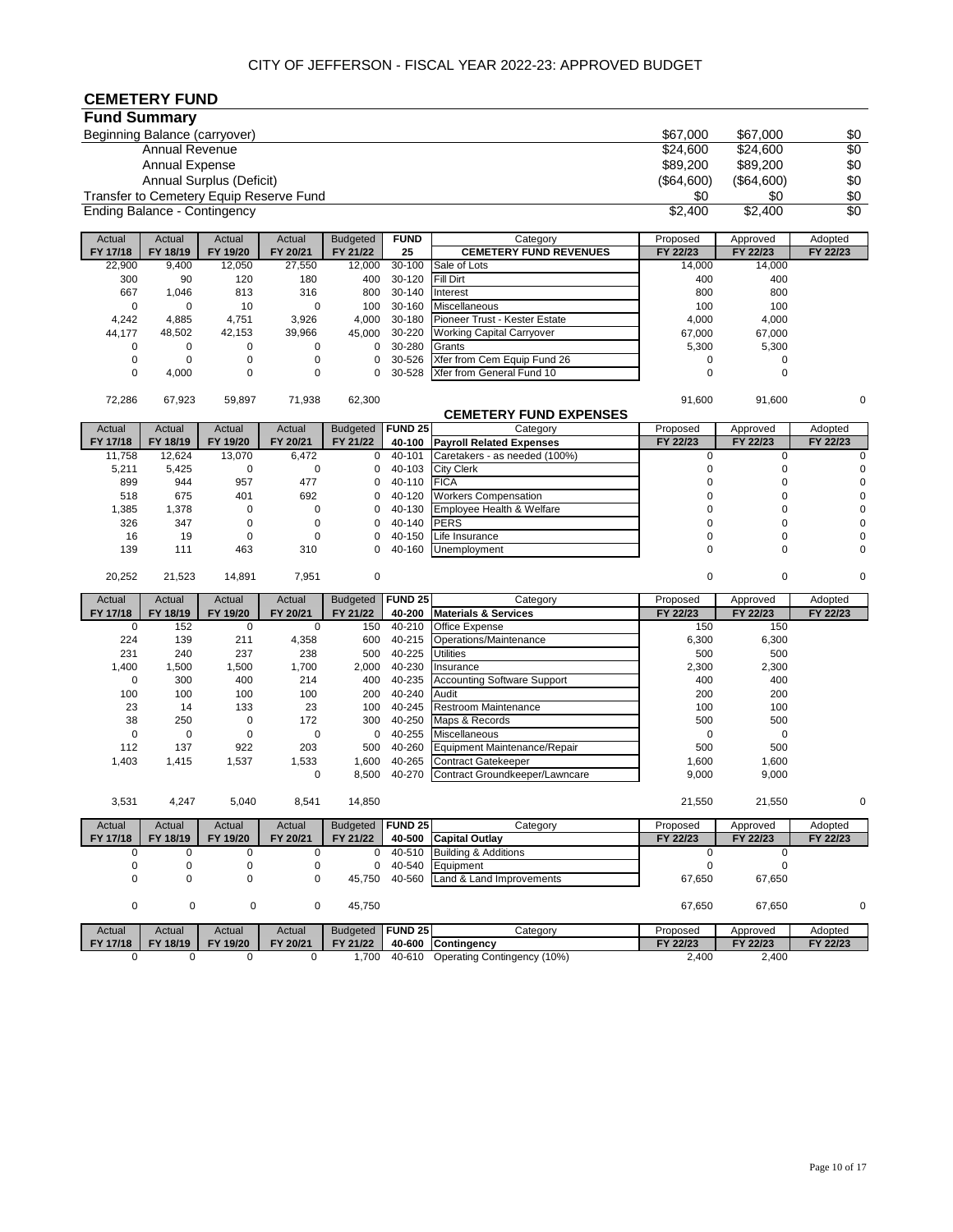| Actual   | Actual   | Actual   | Actual   | <b>Budgeted</b> | <b>FUND 25</b> | Categorv                       | Proposed | Approved | Adopted  |
|----------|----------|----------|----------|-----------------|----------------|--------------------------------|----------|----------|----------|
| FY 17/18 | FY 18/19 | FY 19/20 | FY 20/21 | FY 21/22        | 40-800         | <b>Transfers</b>               | FY 22/23 | FY 22/23 | FY 22/23 |
|          |          | O        |          |                 | 40-810         | Tsf to Cemetery Equip Fund 26  |          |          |          |
|          |          |          |          |                 |                |                                |          |          |          |
| Actual   | Actual   | Actual   | Actual   | <b>Budgeted</b> | <b>FUND 25</b> | Category                       | Proposed | Approved | Adopted  |
| FY 17/18 | FY 18/19 | FY 19/20 | FY 20/21 | FY 21/22        | 40-900         | Unappropriated                 | FY 22/23 | FY 22/23 | FY 22/23 |
|          | 0        | 0        |          |                 | 40-910         | Unapprop Ending Fund Balance   | $\Omega$ | $\Omega$ |          |
|          |          |          |          |                 |                |                                |          |          |          |
| Actual   | Actual   | Actual   | Actual   | <b>Budgeted</b> |                |                                | Proposed | Approved | Adopted  |
| FY 17/18 | FY 18/19 | FY 19/20 | FY 20/21 | FY 21/22        | <b>FUND</b>    | <b>CEMETERY FUND</b>           | FY 22/23 | FY 22/23 | FY 22/23 |
| 23.783   | 25.770   | 19.931   | 16.492   | 62.300          | 25             | <b>TOTAL CEMETERY FUND EXP</b> | 91.600   | 91.600   |          |
| 72.286   | 67.923   | 59.897   | 71.938   | 62,300          | 25             | <b>TOTAL CEMETERY FUND REV</b> | 91.600   | 91.600   | 0        |

## **CEMETERY EQUIPMENT FUND**

| Actual   | Actual   | Actual   | Actual   | <b>Budgeted</b> | <b>FUND</b>        | Category                         | Proposed | Approved | Adopted  |
|----------|----------|----------|----------|-----------------|--------------------|----------------------------------|----------|----------|----------|
| FY 17/18 | FY 18/19 | FY 19/20 | FY 20/21 | FY 21/22        | 26                 | <b>CEMETERY EQUIP. FUND REV</b>  | FY 22/23 | FY 22/23 | FY 22/23 |
| 409      | 636      | 538      | 205      | 400             | 30-140             | Interest                         | 400      | 400      |          |
| 24,595   | 25.005   | 25,641   | 25,552   | 25,000          | 30-220             | <b>Working Capital Carryover</b> | 25.000   | 25,000   |          |
| 0        | 0        |          | 0        | 0               | 30-525             | Tsf from Cemetery Fund 25        | 0        | 0        |          |
| 25.004   | 25.641   | 26.179   | 25.757   | 25,400          |                    | <b>EXPENSES</b>                  | 25.400   | 25,400   | 0        |
| Actual   | Actual   | Actual   | Actual   | <b>Budgeted</b> | FUND <sub>26</sub> | Category                         | Proposed | Approved | Adopted  |
| FY 17/18 | FY 18/19 | FY 19/20 | FY 20/21 | FY 21/22        | 40-500             | <b>Capital Outlav</b>            | FY 22/23 | FY 22/23 | FY 22/23 |
| 0        | 0        | 0        | 0        | 25.400          | 40-540             | Equipment                        | 25.400   | 25.400   | 0        |
|          |          |          |          |                 |                    |                                  |          |          |          |

| Actual          | Actual   | Actual   | Actual   | Budaeted | <b>FUND 26</b> | Cateqorv                                   | Proposed | Approved | Adopted  |
|-----------------|----------|----------|----------|----------|----------------|--------------------------------------------|----------|----------|----------|
| <b>FY 17/18</b> | FY 18/19 | FY 19/20 | FY 20/21 | FY 21/22 | 40-800         | <b>ITransfers</b>                          | FY 22/23 | FY 22/23 | FY 22/23 |
|                 |          |          |          |          | 40-810         | $Tsf$ to $\sqrt{ }$<br>Fund 25<br>Cemeterv |          |          |          |

| Actual   | Actual   | Actual             | Actual   | <b>Budgeted</b> |             |                                     | Proposed | Approved | Adopted  |
|----------|----------|--------------------|----------|-----------------|-------------|-------------------------------------|----------|----------|----------|
| FY 17/18 | FY 18/19 | 19/20<br><b>FY</b> | FY 20/21 | FY 21/22        | <b>FUND</b> | <b>CEMETERY EQ.</b><br>. FUND       | FY 22/23 | FY 22/23 | FY 22/23 |
|          |          |                    |          | 25.400          | 26          | <b>ITOTAL CEMETERY EQ. EXPENSES</b> | 25.400   | 25.400   |          |
| 25,004   | 25.641   | 26.179             | 25.757   | 25.400          | 26          | <b>ITOTAL CEMETERY EQ. REVENUE</b>  | 25.400   | 25.400   |          |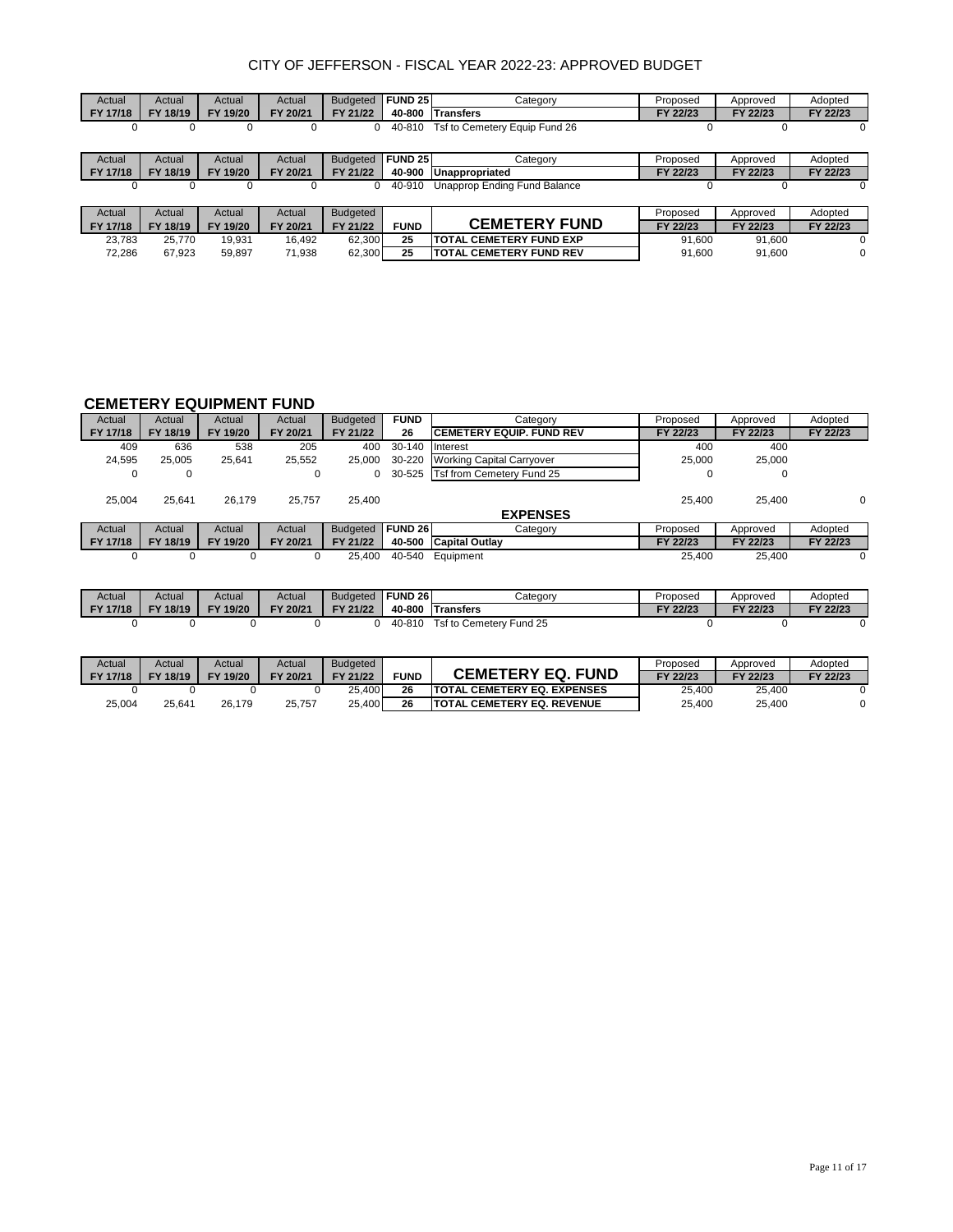#### **SEWER EXPANSION RESERVE FUND**

| Actual    | Actual    | Actual    | Actual    | <b>Budgeted</b> | <b>FUND</b> | Category                             | Proposed  | Approved  | Adopted  |
|-----------|-----------|-----------|-----------|-----------------|-------------|--------------------------------------|-----------|-----------|----------|
| FY 17/18  | FY 18/19  | FY 19/20  | FY 20/21  | FY 21/22        | 27          | <b>ISEWER EXPANSION RES. REV</b>     | FY 22/23  | FY 22/23  | FY 22/23 |
| 15.884    | 0         | 135.014   | 7.942     | 198.550         | 30-100      | Sewer SDC                            | 357,390   | 357,390   |          |
| 27.377    | 47.147    | 46.777    | 20.193    | 35,000          | 30-140      | <b>Interest</b>                      | 35,000    | 35,000    |          |
|           |           |           | $\Omega$  | 0               | 30-160      | Miscellaneous                        |           |           |          |
|           |           |           | 0         | 0.              | 30-180      | <b>OECDD Reimbursements</b>          |           |           |          |
| 39,065    | 39.065    | 39.065    | 116.040   | $\Omega$        | 30-184      | Interfund Loan Pmt from General Fund |           |           |          |
| .522.116  | .776.169  | .999.768  | 2.355.511 | 2.500.000       | 30-220      | Working Capital Carryover            | 2,700,000 | 2.700.000 |          |
| 378,600   | 346,450   | 341,100   | 296,800   | 348.290         |             | 30-524 Transfer from Sewer Fund 24   | 317,200   | 317,200   |          |
|           |           |           |           |                 |             |                                      |           |           |          |
| 1.983.042 | 2,208,831 | 2,561,724 | 2,796,486 | 3.081.840       |             |                                      | 3,409,590 | 3,409,590 | $\Omega$ |

|          |          |             |             |                 |                | <b>EXPENSES</b>                       |             |          |          |
|----------|----------|-------------|-------------|-----------------|----------------|---------------------------------------|-------------|----------|----------|
| Actual   | Actual   | Actual      | Actual      | <b>Budgeted</b> | <b>FUND 27</b> | Category                              | Proposed    | Approved | Adopted  |
| FY 17/18 | FY 18/19 | FY 19/20    | FY 20/21    | FY 21/22        | 40-200         | <b>Materials &amp; Services</b>       | FY 22/23    | FY 22/23 | FY 22/23 |
|          | 0        | 0           |             | 0               | 40-210         | Legal Fees                            |             |          |          |
|          |          |             |             | 0               | 40-220         | Permit Fees                           |             |          |          |
|          |          | 0           |             | 0               | 40-230         | <b>Project Administration</b>         |             |          |          |
|          |          | $\Omega$    |             | 0               | 40-240         | Engineering                           |             |          |          |
|          | 0        | 0           | $\mathbf 0$ | 0               | 40-250         | Interfund Loan to General Fund 10     | 0           |          | $\Omega$ |
|          |          |             |             |                 |                |                                       |             |          |          |
| 0        | 0        | $\mathbf 0$ | 0           | 0               |                |                                       | $\mathbf 0$ | $\Omega$ | 0        |
|          |          |             |             |                 |                |                                       |             |          |          |
|          |          |             |             |                 |                |                                       |             |          |          |
| Actual   | Actual   | Actual      | Actual      | <b>Budgeted</b> | <b>FUND 27</b> | Category                              | Proposed    | Approved | Adopted  |
| FY 17/18 | FY 18/19 | FY 19/20    | FY 20/21    | FY 21/22        | 40-300         | <b>Debt Service</b>                   | FY 22/23    | FY 22/23 | FY 22/23 |
| 97,942   | 95,233   | 91,818      | 88,386      | 84,190          | 40-350         | WWTP Loan #G04005 Int. Pmt.           | 82,000      | 82,000   |          |
| 108,371  | 113,830  | 114,395     | 119,977     | 120,680         |                | 40-355 WWTP Loan #G04005 Princpl Pmt. | 90,700      | 90,700   |          |
|          |          |             |             |                 |                |                                       |             |          |          |
| 206,313  | 209,063  | 206,213     | 208,363     | 204,870         |                |                                       | 172,700     | 172,700  | 0        |
|          |          |             |             |                 |                |                                       |             |          |          |
|          |          |             |             |                 |                |                                       |             |          |          |
| Actual   | Actual   | Actual      | Actual      | <b>Budgeted</b> | <b>FUND 27</b> | Category                              | Proposed    | Approved | Adopted  |
| FY 17/18 | FY 18/19 | FY 19/20    | FY 20/21    | FY 21/22        | 40-500         | <b>Capital Outlay</b>                 | FY 22/23    | FY 22/23 | FY 22/23 |

| <b>FI 17710</b> | <b>FI 10/13</b> | <u>гı</u><br>1 <i>31</i> ZU | ZUIZ I    | F I <i>L 1144</i> |             | 40-YU TUQDILGI UULIQV             | FI <i>LLIL</i> J | FI <i>LLIL</i> J | FI <i>LLIL</i> J |
|-----------------|-----------------|-----------------------------|-----------|-------------------|-------------|-----------------------------------|------------------|------------------|------------------|
| u               | υ               | 0                           |           |                   | 40-565      | Sewer Expansion                   |                  |                  |                  |
|                 | 0               | 0                           |           | 409.692           | 40-566      | Sewer System Expansion/SDC        | 687.662          | 687.662          |                  |
| 560             | 0               | 0                           | 220       | 2.467.278         |             | 40-590 Wastewater Treatment Plant | 2.549.228        | 2.549.228        |                  |
| 560             | 0               | 0                           | 220       | 2.876.970         |             |                                   | 3.236.890        | 3.236.890        | $\Omega$         |
| Actual          | Actual          | Actual                      | Actual    | Budgeted          |             |                                   | Proposed         | Approved         | Adopted          |
| FY 17/18        | FY 18/19        | FY 19/20                    | FY 20/21  | FY 21/22          | <b>FUND</b> | <b>SWR EXPANSION FUND</b>         | FY 22/23         | FY 22/23         | FY 22/23         |
| 206.873         | 209.063         | 206.213                     | 208.583   | 3.081.840         | 27          | <b>TOTAL SEWER EXPANSION EXP</b>  | 3.409.590        | 3.409.590        | $\Omega$         |
| 1.983.042       | 2,208,831       | 2.561.724                   | 2,796,486 | 3,081,840         | 27          | <b>TOTAL SEWER EXPANSION REV</b>  | 3.409.590        | 3,409,590        | $\mathbf 0$      |
|                 |                 |                             |           |                   |             |                                   |                  |                  |                  |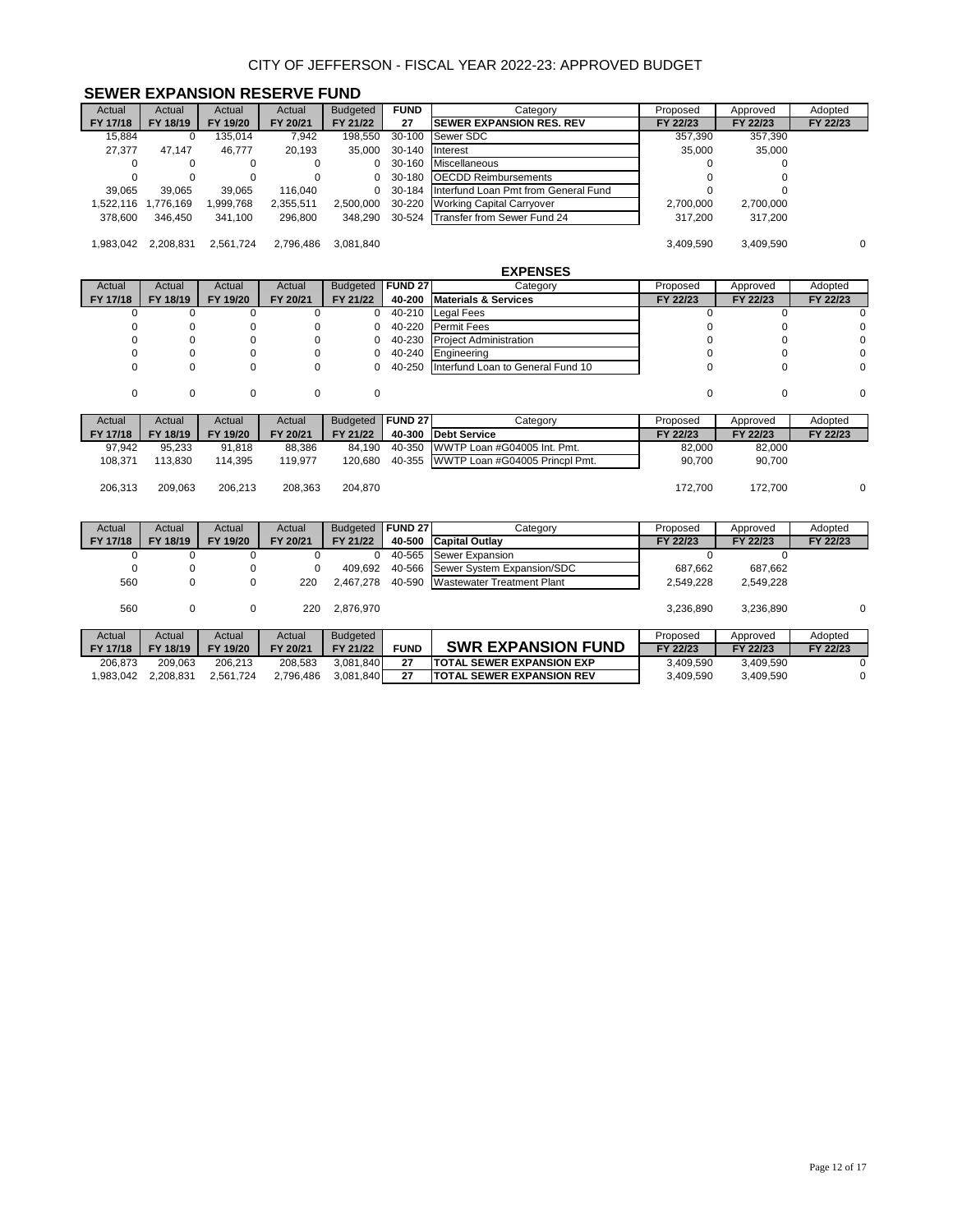| Actual   | Actual   | Actual   | Actual   | <b>Budgeted</b> | <b>FUND</b>    | Category                              | Proposed     | Approved | Adopted  |
|----------|----------|----------|----------|-----------------|----------------|---------------------------------------|--------------|----------|----------|
| FY 17/18 | FY 18/19 | FY 19/20 | FY 20/21 | FY 21/22        | 35             | <b>WATER RES DEBT SERVICE REV</b>     | FY 22/23     | FY 22/23 | FY 22/23 |
| 1,203    | 1,757    | 1,726    | 618      | 1,200           | 30-140         | Interest                              | 1,000        | 1,000    |          |
| 83,109   | 83,719   | 84,378   | 83,807   | 82,000          | 30-220         | <b>Working Capital Carryover</b>      | 81,600       | 81,600   |          |
| 0        | $\Omega$ | 0        | 0        | $\Omega$        | 30-523         | Tsf from Water Fund 23                | <sup>0</sup> |          |          |
| 81,600   | 81,095   | 79,896   | 80,205   | 81,200          | 30-537         | Tsf from Wtr Sys Dev Fund 37          | 81,805       | 81,805   |          |
|          |          |          |          |                 |                |                                       |              |          |          |
| 165,912  | 166,571  | 166,000  | 164,630  | 164,400         |                |                                       | 164,405      | 164,405  | $\Omega$ |
|          |          |          |          |                 |                | <b>EXPENSES</b>                       |              |          |          |
| Actual   | Actual   | Actual   | Actual   | <b>Budgeted</b> | <b>FUND 35</b> | Category                              | Proposed     | Approved | Adopted  |
| FY 17/18 | FY 18/19 | FY 19/20 | FY 20/21 | FY 21/22        | 40-300         | <b>Debt Service</b>                   | FY 22/23     | FY 22/23 | FY 22/23 |
| $\Omega$ | $\Omega$ | $\Omega$ | $\Omega$ | 0               | 40-310         | Legal/Administration Fees             | $\Omega$     | $\Omega$ |          |
| 25,482   | 22,789   | 19,966   | 17,019   | 13,920          | 40-350         | 98 Water Bond Interest Pmt (11/2022)  | 10,680       | 10,680   |          |
| 56,711   | 59,404   | 62,227   | 65,174   | 68,280          | 40-355         | 98 Water Bond Principle Pmt (11/2022) | 71,525       | 71,525   |          |
|          |          |          |          |                 |                |                                       |              |          |          |
| 82,193   | 82,193   | 82,193   | 82,193   | 82,200          |                |                                       | 82,205       | 82,205   | 0        |
|          |          |          |          |                 |                |                                       |              |          |          |
| Actual   | Actual   | Actual   | Actual   | <b>Budgeted</b> | <b>FUND 35</b> | Category                              | Proposed     | Approved | Adopted  |
| FY 17/18 | FY 18/19 | FY 19/20 | FY 20/21 | FY 21/22        | 40-900         | Unappropriated                        | FY 22/23     | FY 22/23 | FY 22/23 |
| $\Omega$ | $\Omega$ | $\Omega$ | 0        | 82,200          | 40-910         | Unappropriated Ending Fund Balance    | 82,200       | 82,200   |          |
|          |          |          |          |                 |                |                                       |              |          |          |
| Actual   | Actual   | Actual   | Actual   | <b>Budgeted</b> |                |                                       | Proposed     | Approved | Adopted  |
| FY 17/18 | FY 18/19 | FY 19/20 | FY 20/21 | FY 21/22        | <b>FUND</b>    | <b>WATER RES DEBT SERV</b>            | FY 22/23     | FY 22/23 | FY 22/23 |
| 82,193   | 82,193   | 82,193   | 82,193   | 164,400         | 35             | TOTAL WATER RES DEBT SVC EXP          | 164,405      | 164,405  | 0        |
| 165,912  | 166,571  | 166,000  | 164,630  | 164,400         | 35             | <b>ITOTAL WATER RES DEBT SVC REV</b>  | 164,405      | 164,405  | 0        |

#### **WATER RESERVOIR DEBT SERVICE FUND**

#### **WATER SYSTEM DEVELOPMENT FUND**

| Actual    | Actual    | Actual    | Actual    | <b>Budgeted</b> | <b>FUND</b> | Category                                 | Proposed  | Approved  | Adopted  |
|-----------|-----------|-----------|-----------|-----------------|-------------|------------------------------------------|-----------|-----------|----------|
| FY 17/18  | FY 18/19  | FY 19/20  | FY 20/21  | FY 21/22        | 37          | <b>IWATER SYS. DVLPMNT REVENUE</b>       | FY 22/23  | FY 22/23  | FY 22/23 |
| 19.428    | 0         | 159.212   | O         | 248.950         | 30-100      | Water SDC                                | 448.100   | 448.100   |          |
| 0         | 0         | 0         | 0         |                 | 30-120      | <b>LID Assessments</b>                   |           |           |          |
| 47.565    | 71.751    | 60.708    | 14.918    | 50.000          | 30-140      | Interest                                 | 50,000    | 50.000    |          |
| 0         | 0         | 1.135.060 | 4,822,023 | 1.045.000       |             | 30-145 WTP Safe Drinking Water Loan      | 1.045.000 | 1,045,000 |          |
|           | 0         | $\Omega$  |           |                 | 30-150      | Marion County ARPA Grant                 | 450.000   | 450.000   |          |
| 0         | 3.746     | 7.265     | 0         |                 | 30-165      | Miscellaneous                            |           |           |          |
| 2,722,097 | 2.941.660 | 2,787,801 | 2,216,969 | 1.820.000       | 30-220      | <b>Working Capital Carryover</b>         | 850.000   | 850.000   |          |
| 368,900   | 389.600   | 494.250   | 491.950   | 268.090         | 30-523      | Tsf from Water Fund 23                   | 606.900   | 606.900   |          |
|           |           |           | 0         | 150.000         |             | 30-525 Tsf from General Fund (ARP Funds) | 218,200   | 218,200   |          |
| 3.157.990 | 3.406.757 | 4.644.296 | 7.545.860 | 3.582.040       |             |                                          | 3.668.200 | 3.668.200 | $\Omega$ |

|          |          |          |          |          |                 | <b>EXPENSES</b>               |          |          |          |
|----------|----------|----------|----------|----------|-----------------|-------------------------------|----------|----------|----------|
| Actual   | Actual   | Actual   | Actual   | Budgeted | <b>IFUND 37</b> | Category                      | Proposed | Approved | Adopted  |
| FY 17/18 | FY 18/19 | FY 19/20 | FY 20/21 | FY 21/22 |                 | 40-200 Materials & Services   | FY 22/23 | FY 22/23 | FY 22/23 |
|          |          |          |          | 0.       | 40-210          | <b>Legal Fees</b>             |          |          |          |
|          |          | 19.027   | 0        | 0        | 40-220          | <b>Permit Fees</b>            |          |          |          |
|          |          | 1.190    | 4.930    | 2.000    | 40-230          | <b>Project Administration</b> | 2.000    | 2.000    |          |
|          | 191,250  | 243.407  | 258,515  | 100.000  | 40-235          | Engineering                   | 100.000  | 100,000  |          |
|          |          |          | 0        |          |                 | 40-240 Water Master Plan      |          | 0        |          |
|          | 191.250  | 263.624  | 263.445  | 102.000  |                 |                               | 102.000  | 102.000  |          |

| Actual    | Actual      | Actual    | Actual    | <b>Budgeted</b> | <b>FUND 37</b> | Category                          | Proposed  | Approved  | Adopted  |
|-----------|-------------|-----------|-----------|-----------------|----------------|-----------------------------------|-----------|-----------|----------|
| FY 17/18  | FY 18/19    | FY 19/20  | FY 20/21  | FY 21/22        | 40-300         | <b>Debt Service</b>               | FY 22/23  | FY 22/23  | FY 22/23 |
|           |             |           | 0         | 40,000          | 40-350         | WTP Loan - Interest Pmt           | 40,000    | 40,000    |          |
|           |             |           | 0         | 280,000         | 40-355         | WTP Loan - Principal Pmt.         | 280,000   | 280,000   |          |
| $\Omega$  | $\mathbf 0$ | 0         | 0         | 320,000         |                |                                   | 320,000   | 320,000   | $\Omega$ |
| Actual    | Actual      | Actual    | Actual    | <b>Budgeted</b> | FUND 37        | Category                          | Proposed  | Approved  | Adopted  |
| FY 17/18  | FY 18/19    | FY 19/20  | FY 20/21  | FY 21/22        | 40-500         | <b>Capital Outlay</b>             | FY 22/23  | FY 22/23  | FY 22/23 |
| 0         | 159,500     | 0         | 0         | 248,950         | 40-595         | Water System - SDC                | 591,920   | 591,920   |          |
| 134,730   | 187,110     | 2,083,808 | 4,957,195 | 2,829,890       | 40-596         | Water System - General            | 2,492,475 | 2,492,475 |          |
|           |             |           |           |                 | 40-597         | Membrane Replacement              | 80,000    | 80,000    |          |
| 134,730   | 346,610     | 2,083,808 | 4,957,195 | 3,078,840       |                |                                   | 3,164,395 | 3,164,395 |          |
| Actual    | Actual      | Actual    | Actual    | <b>Budgeted</b> | <b>FUND 37</b> | Category                          | Proposed  | Approved  | Adopted  |
| FY 17/18  | FY 18/19    | FY 19/20  | FY 20/21  | FY 21/22        | 40-800         | <b>Transfers</b>                  | FY 22/23  | FY 22/23  | FY 22/23 |
| 81,600    | 81,095      | 79,896    | 80,205    | 81,200          | 40-810         | Tsf Out (SDC) to Debt Svc Fund 35 | 81,805    | 81,805    |          |
|           |             |           |           |                 |                |                                   |           |           |          |
| Actual    | Actual      | Actual    | Actual    | <b>Budgeted</b> |                |                                   | Proposed  | Approved  | Adopted  |
| FY 17/18  | FY 18/19    | FY 19/20  | FY 20/21  | FY 21/22        | <b>FUND</b>    | <b>WATER SYS. DVLPMNT</b>         | FY 22/23  | FY 22/23  | FY 22/23 |
| 216,330   | 618,955     | 2,427,328 | 5,300,845 | 3,582,040       | 37             | TOTAL WATER SYS DEV. FUND EXP     | 3,668,200 | 3,668,200 | $\Omega$ |
| 3,157,990 | 3,406,757   | 4,644,296 | 7,545,860 | 3,582,040       | 37             | TOTAL WATER SYS DEV. FUND REV     | 3,668,200 | 3,668,200 | 0        |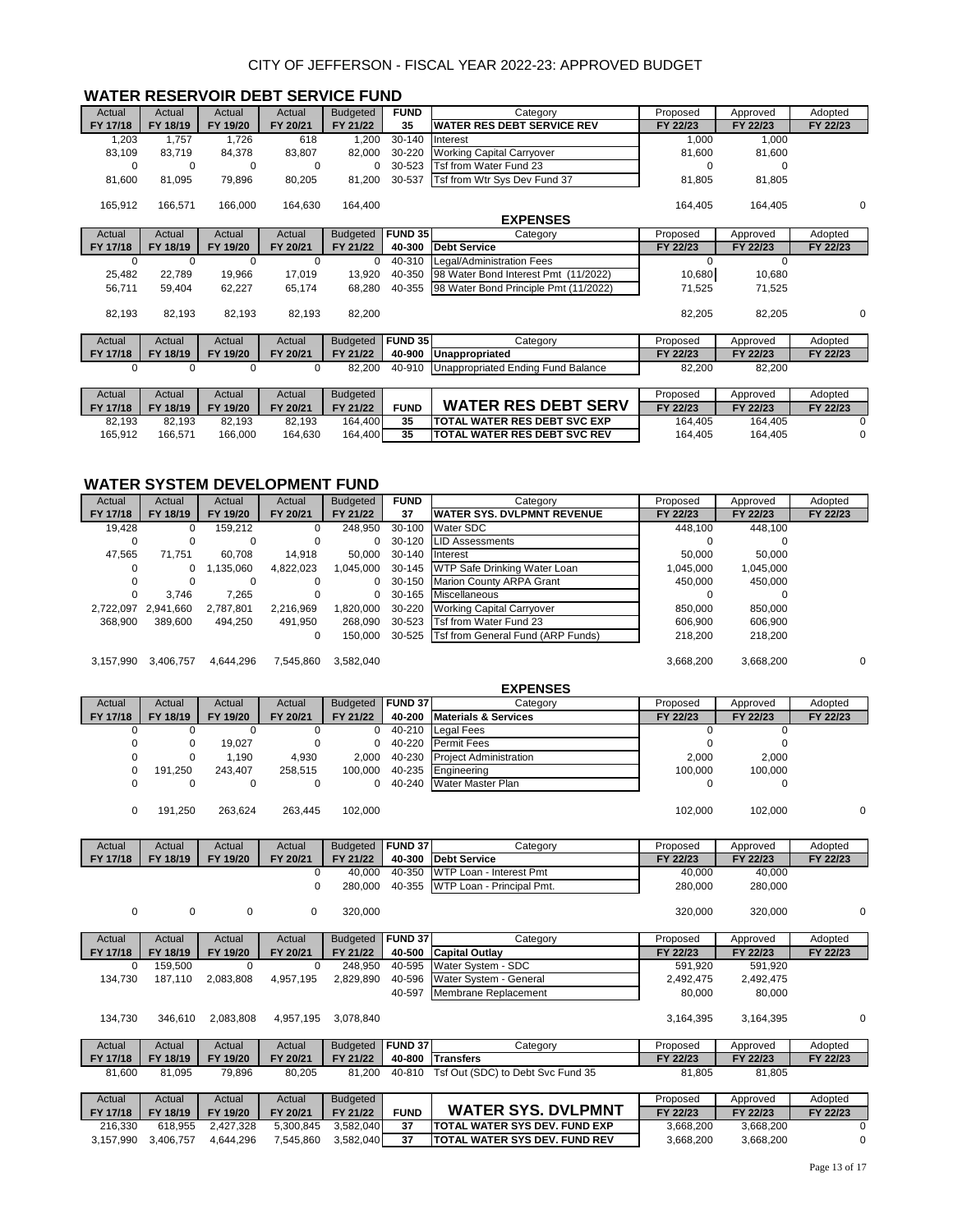# **STORM DRAINAGE FUND**

| Actual   | Actual   | Actual   | Actual   | <b>Budgeted</b> | <b>FUND</b>    | Category                          | Proposed | Approved | Adopted  |
|----------|----------|----------|----------|-----------------|----------------|-----------------------------------|----------|----------|----------|
| FY 17/18 | FY 18/19 | FY 19/20 | FY 20/21 | FY 21/22        | 39             | <b>ISTORM DRAINAGE REVENUES</b>   | FY 22/23 | FY 22/23 | FY 22/23 |
| 420      | 0        | 3.570    | 105      | 5.300           | 30-100         | Storm Water SDC                   | 9,500    | 9.500    |          |
|          |          |          | 0        | 100.000         | 30-110         | Tsf from General Fund (ARP Funds) | 0        |          |          |
| 0        | 0        | 31.947   | 36.134   | 33.000          | 30-120         | Storm Water Fee                   | 35,000   | 35,000   |          |
| 3        |          | 358      | 427      | 500             | 30-140         | Interest                          | 500      | 500      |          |
| 0        | 423      | 434      | 36,309   | 72,000          | 30-220         | <b>Working Capital Carryover</b>  | 190,000  | 190,000  |          |
|          |          |          |          |                 |                |                                   |          |          |          |
| 423      | 434      | 36.309   | 72.975   | 210.800         |                |                                   | 235.000  | 235.000  | 0        |
|          |          |          |          |                 |                | <b>EXPENSES</b>                   |          |          |          |
| Actual   | Actual   | Actual   | Actual   | <b>Budgeted</b> | <b>FUND 39</b> | Category                          | Proposed | Approved | Adopted  |
| FY 17/18 | FY 18/19 | FY 19/20 | FY 20/21 | FY 21/22        | 40-200         | <b>Materials &amp; Services</b>   | FY 22/23 | FY 22/23 | FY 22/23 |
|          |          |          |          |                 | 40-210         | Engineering/Legal                 | 5,000    | 5,000    |          |

| Actual   | Actual   | Actual   | Actual   | <b>Budgeted</b> | <b>IFUND 39</b> | Category                                     | Proposed | Approved | Adopted  |
|----------|----------|----------|----------|-----------------|-----------------|----------------------------------------------|----------|----------|----------|
| FY 17/18 | FY 18/19 | FY 19/20 | FY 20/21 | FY 21/22        |                 | 40-500 Capital Outlay                        | FY 22/23 | FY 22/23 | FY 22/23 |
|          |          |          |          | 9.200           |                 | 40-550 Storm Drain SDC                       | 14.000   | 14.000   |          |
|          |          |          |          | 201.600         |                 | 40-570 Storm Drain Maintenance/Repair/Upkeep | 216,000  | 216,000  |          |
|          |          |          |          | 210.800         |                 |                                              | 230.000  | 230,000  |          |

| Actual   | Actual   | Actual             | Actual   | <b>Budgeted</b> |             |                                    | Proposed | Approved | Adopted  |
|----------|----------|--------------------|----------|-----------------|-------------|------------------------------------|----------|----------|----------|
| FY 17/18 | FY 18/19 | 19/20<br><b>FY</b> | FY 20/21 | FY 21/22        | <b>FUND</b> | <b>STORM DRAINAGE FUND</b>         | FY 22/23 | FY 22/23 | FY 22/23 |
|          |          |                    |          | 210.800         | 39          | <b>ITOTAL STORM DRAIN FUND EXP</b> | 235.000  | 235.000  |          |
| 423      | 434      | 36.309             | 72.975   | 210.800         | 39          | <b>ITOTAL STORM DRAIN FUND REV</b> | 235.000  | 235.000  |          |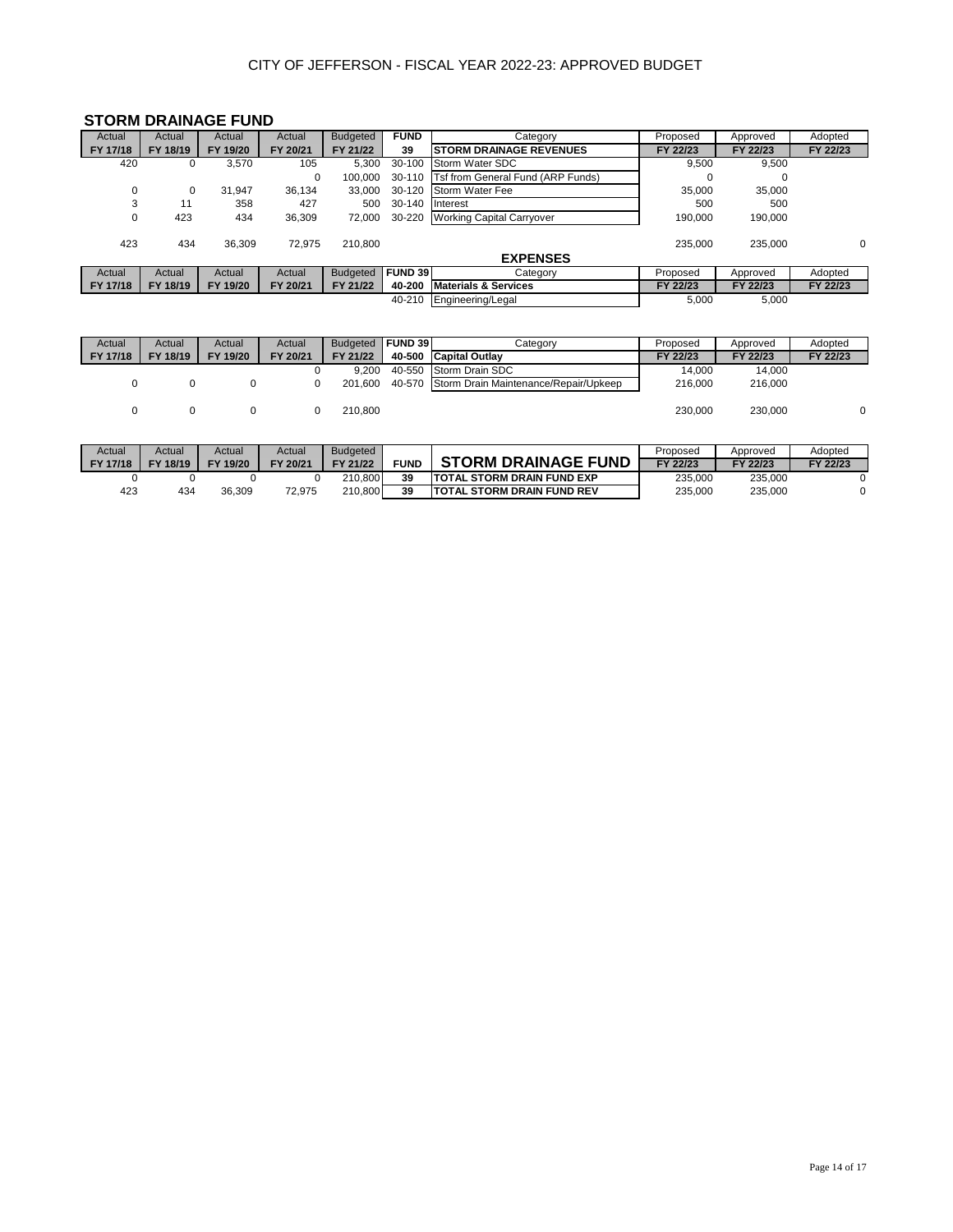|          |          | <b>STREET IMPROVEMENT FUND</b> |          |                 |                |                                    |          |          |          |
|----------|----------|--------------------------------|----------|-----------------|----------------|------------------------------------|----------|----------|----------|
| Actual   | Actual   | Actual                         | Actual   | <b>Budgeted</b> | <b>FUND</b>    | Category                           | Proposed | Approved | Adopted  |
| FY 17/18 | FY 18/19 | FY 19/20                       | FY 20/21 | FY 21/22        | 42             | <b>STREET IMPROVEMENT REVENUES</b> | FY 22/23 | FY 22/23 | FY 22/23 |
| O        | $\Omega$ | $\Omega$                       | $\Omega$ | 100.000         | 30-120         | State Grant - SCA                  | $\Omega$ | $\Omega$ |          |
| 6,520    | 7.914    | 3,289                          | 1,953    | 3.000           | 30-140         | Interest                           | 3,000    | 3,000    |          |
| 0        | 0        | $\Omega$                       | $\Omega$ | 0               | 30-160         | Miscellaneous                      | $\Omega$ |          |          |
| 330,319  | 435,009  | 128,593                        | 206,760  | 285,000         | 30-220         | <b>Working Capital Carryover</b>   | 190,000  | 190,000  |          |
| 115,850  | 124,400  | 143,500                        | 175,800  | 170,800         | 30-521         | Tsf from Street Fund 21            | 182,600  | 182,600  |          |
|          |          |                                |          |                 |                |                                    |          |          |          |
| 452,689  | 567.323  | 275,382                        | 384.513  | 558,800         |                |                                    | 375,600  | 375,600  | 0        |
|          |          |                                |          |                 |                | <b>EXPENSES</b>                    |          |          |          |
| Actual   | Actual   | Actual                         | Actual   | <b>Budgeted</b> | <b>FUND 42</b> | Category                           | Proposed | Approved | Adopted  |
| FY 17/18 | FY 18/19 | FY 19/20                       | FY 20/21 | FY 21/22        | 40-500         | <b>Capital Outlay</b>              | FY 22/23 | FY 22/23 | FY 22/23 |
| 17,680   | 438.730  | 68,623                         | 78,169   | 558,800         | 40-570         | <b>Street Improvements</b>         | 375,600  | 375.600  | $\Omega$ |
|          |          |                                |          |                 |                |                                    |          |          |          |
| 17,680   | 438.730  | 68,623                         | 78,169   | 558,800         |                |                                    | 375,600  | 375,600  | 0        |
|          |          |                                |          |                 |                |                                    |          |          |          |
| Actual   | Actual   | Actual                         | Actual   | <b>Budgeted</b> | <b>FUND 42</b> | Category                           | Proposed | Approved | Adopted  |
| FY 17/18 | FY 18/19 | FY 19/20                       | FY 20/21 | FY 21/22        | 40-800         | <b>Transfers</b>                   | FY 22/23 | FY 22/23 | FY 22/23 |
| $\Omega$ | 0        | $\mathbf 0$                    |          | $\Omega$        | 40-810         | Tsf out to Bike/Footpath Fund 44   | $\Omega$ | $\Omega$ | $\Omega$ |
|          |          |                                |          |                 |                |                                    |          |          |          |

| Actual   | Actual   | Actual             | Actual   | <b>Budgeted</b> |             |                                    | Proposed | Approved | Adopted  |
|----------|----------|--------------------|----------|-----------------|-------------|------------------------------------|----------|----------|----------|
| FY 17/18 | FY 18/19 | <b>FY</b><br>19/20 | FY 20/21 | FY 21/22        | <b>FUND</b> | <b>IMPRVMNT</b><br><b>STREET</b>   | FY 22/23 | FY 22/23 | FY 22/23 |
| 7.680    | 438.730  | 68.623             | 78.169   | 558.800         | 42          | <b>ITOTAL STREET IMP. FUND EXP</b> | 375.600  | 375.600  |          |
| 452.689  | 567.323  | 275.382            | 384.513  | 558,800         | 42          | ITOTAL STREET IMP. FUND REV        | 375.600  | 375.600  |          |

#### **BIKE/FOOTPATH FUND**

| Actual   | Actual   | Actual   | Actual   | <b>Budgeted</b> | <b>FUND</b>        | Category                              | Proposed | Approved | Adopted  |
|----------|----------|----------|----------|-----------------|--------------------|---------------------------------------|----------|----------|----------|
| FY 17/18 | FY 18/19 | FY 19/20 | FY 20/21 | FY 21/22        | 44                 | <b>BIKE/FOOTPATH REVENUES</b>         | FY 22/23 | FY 22/23 | FY 22/23 |
| 0        | 0        | 3383     | 4,281    | 500             | 30-100             | LID Assessments - Hazel St. Sidewalks | 500      | 500      |          |
|          |          | 0        | 11,550   | 0               | 30-120             | LID Assessments - 3rd St. Sidewalks   |          | 0        |          |
|          |          |          | $\Omega$ | 25.000          | 30-125             | LID Assessments - 5th St. Sidewalks   |          |          |          |
| 677      | 940      | 531      | 321      | 800             | 30-140             | Interest                              | 800      | 800      |          |
| 2,041    | 2,360    | 2,306    | 2,355    | 2,300           | 30-150             | State Gas Tax (1%)                    | 2,500    | 2,500    |          |
| 0        | 0        | $\Omega$ |          | 0               | 30-160             | Miscellaneous                         |          |          |          |
| 39,565   | 42,283   | 20,582   | 26,802   | 45,000          | 30-220             | <b>Working Capital Carryover</b>      | 27,000   | 27,000   |          |
| 0        | 0        | 0        | 0        | 0               | 30-542             | Tsf from Street Imp Fund 42           |          |          |          |
| $\Omega$ | 0        | $\Omega$ | $\Omega$ | 0               | 30-600             | Bicycle/Pedestrian Grant              | $\Omega$ | $\Omega$ |          |
|          |          |          |          |                 |                    |                                       |          |          |          |
| 42,283   | 45,583   | 26,802   | 45.309   | 73.600          |                    |                                       | 30.800   | 30,800   | 0        |
|          |          |          |          |                 |                    | <b>EXPENSES</b>                       |          |          |          |
| Actual   | Actual   | Actual   | Actual   | <b>Budgeted</b> | FUND <sub>44</sub> | Category                              | Proposed | Approved | Adopted  |
| FY 17/18 | FY 18/19 | FY 19/20 | FY 20/21 | FY 21/22        | 40-500             | <b>Materials &amp; Services</b>       | FY 22/23 | FY 22/23 | FY 22/23 |
| 0        | 25.000   | 0        |          | 73.600          | 40-510             | <b>Bike/Footpath Construction</b>     | 30.800   | 30,800   |          |

| Actual          | Actual   | Actual             | Actual   | <b>Budgeted</b> |             |                                      | Proposed | Approved | Adopted  |
|-----------------|----------|--------------------|----------|-----------------|-------------|--------------------------------------|----------|----------|----------|
| <b>FY 17/18</b> | FY 18/19 | <b>FY</b><br>19/20 | FY 20/21 | FY 21/22        | <b>FUND</b> | <b>BIKE/FOOTPATH FUND</b>            | FY 22/23 | FY 22/23 | FY 22/23 |
|                 | 25.000   |                    |          | 73,600          | 44          | <b>ITOTAL BIKE/FOOTPATH FUND EXP</b> | 30,800   | 30,800   |          |
| 42,283          | 45.583   | 26.802             | 45.309   | 73,600          | 44          | . BIKE/FOOTPATH FUND REV             | 30,800   | 30,800   |          |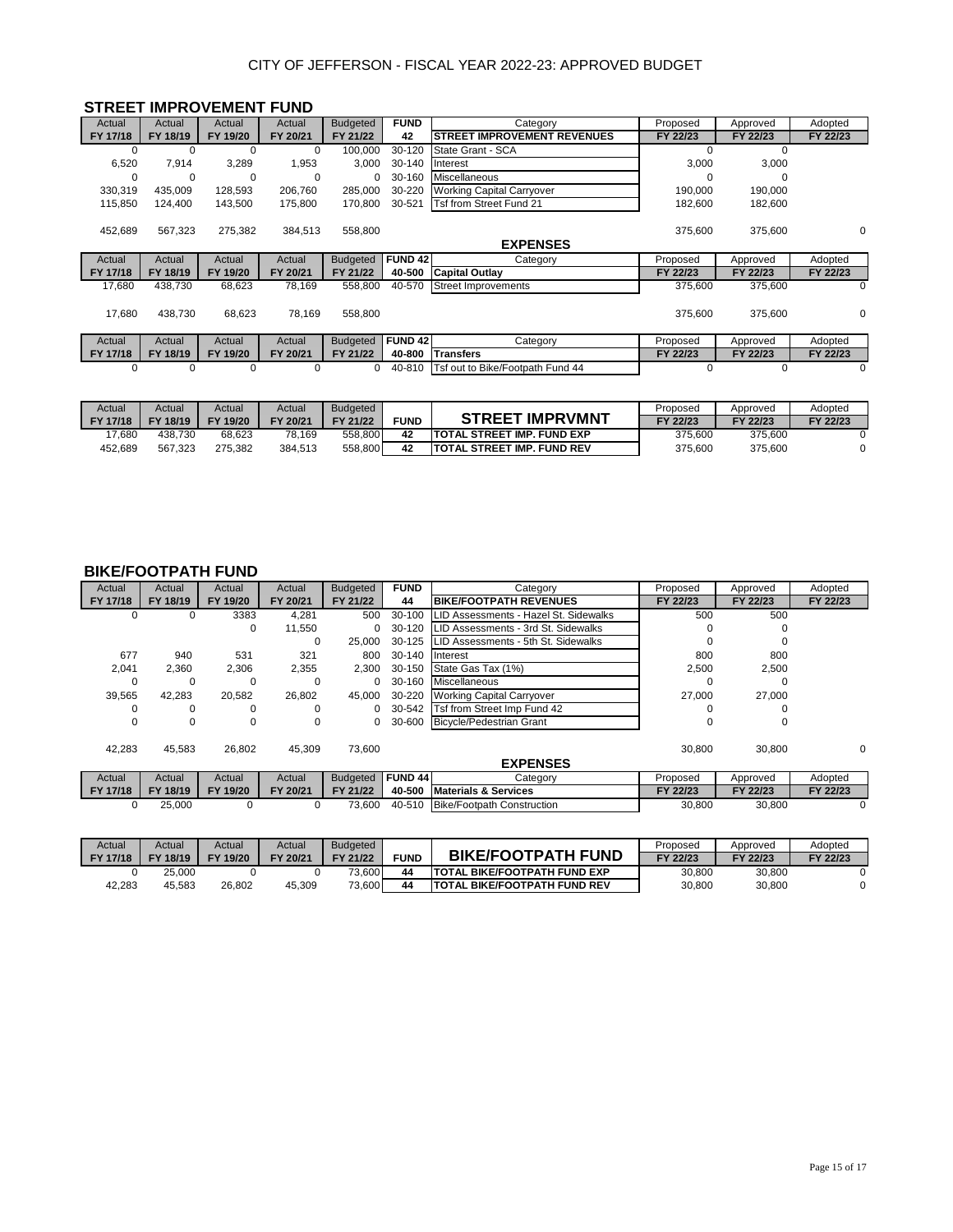#### **BOAT RAMP FUND**

| Actual   | Actual   | Actual   | Actual   | <b>Budgeted</b> | <b>FUND</b> | Category                         | Proposed     | Approved | Adopted  |
|----------|----------|----------|----------|-----------------|-------------|----------------------------------|--------------|----------|----------|
| FY 17/18 | FY 18/19 | FY 19/20 | FY 20/21 | FY 21/22        | 48          | <b>BOAT RAMP REVENUES</b>        | FY 22/23     | FY 22/23 | FY 22/23 |
| 2,417    | 2,417    | 2,417    | 0        | 0               | 30-100      | Ramp Grant/Intergovt Funds       | U            |          | 0        |
|          |          |          | O        |                 | 30-120      | Tsf from General Fund 10         |              |          | 0        |
| 69       | 92       | 34       | $\Omega$ |                 | 30-140      | Interest                         |              |          | 0        |
| 5,368    | 3,708    | 2,471    | 113      | 0               | 30-220      | <b>Working Capital Carryover</b> | $\Omega$     |          | 0        |
|          |          |          |          |                 |             |                                  |              |          |          |
| 7,854    | 6,217    | 4,922    | 113      | 0               |             |                                  | $\Omega$     | $\Omega$ | 0        |
|          |          |          |          |                 |             | <b>EXPENSES</b>                  |              |          |          |
| Actual   | Actual   | Actual   | Actual   | <b>Budgeted</b> | FUND 48     | Category                         | Proposed     | Approved | Adopted  |
| FY 17/18 | FY 18/19 | FY 19/20 | FY 20/21 | FY 21/22        | 40-200      | <b>Materials &amp; Services</b>  | FY 22/23     | FY 22/23 | FY 22/23 |
| 2,128    | 1,600    | 1,981    | 113      | 0               | 40-210      | Ramp Maintenance/Repair Expense  |              |          | ი        |
| 2,019    | 2,145    | 2,828    | $\Omega$ | 0               | 40-220      | Parking                          |              |          | 0        |
| 0        | 0        | 0        | 0        | 0               | 40-230      | <b>Grant Payback</b>             | <sup>0</sup> |          | 0        |
|          |          |          |          |                 |             |                                  |              |          |          |
| 4,147    | 3,745    | 4,809    | 113      | 0               |             |                                  | 0            | $\Omega$ | 0        |
|          |          |          |          |                 |             |                                  |              |          |          |
| Actual   | Actual   | Actual   | Actual   | <b>Budgeted</b> |             |                                  | Proposed     | Approved | Adopted  |
| FY 17/18 | FY 18/19 | FY 19/20 | FY 20/21 | FY 21/22        | <b>FUND</b> | <b>BOAT RAMP FUND</b>            | FY 22/23     | FY 22/23 | FY 22/23 |
| 4,147    | 3,745    | 4,809    | 113      |                 | 48          | <b>TOTAL BOAT RAMP FUND EXP</b>  |              |          |          |
| 7,854    | 6,217    | 4,922    | 113      |                 | 48          | <b>TOTAL BOAT RAMP FUND REV</b>  |              |          | 0        |

#### **CONSER HOUSE REHAB GRANT FUND Fund Summary**

| r unu Junniary        |                       |                               |          |                 |                |                                    |            |            |            |
|-----------------------|-----------------------|-------------------------------|----------|-----------------|----------------|------------------------------------|------------|------------|------------|
|                       |                       | Beginning Balance (carryover) |          |                 |                |                                    | \$26,000   | \$26,000   | \$26,000   |
|                       | <b>Annual Revenue</b> |                               |          |                 |                |                                    | \$35,100   | \$35,100   | \$35,100   |
|                       | Annual Expense        |                               |          |                 |                |                                    | \$61,100   | \$61,100   | \$61,100   |
|                       |                       | Annual Surplus (Deficit)      |          |                 |                |                                    | (\$26,000) | (\$26,000) | (\$26,000) |
| <b>Ending Balance</b> |                       |                               |          |                 |                |                                    | \$0        | \$0        | \$0        |
| Actual                | Actual                | Actual                        | Actual   | <b>Budgeted</b> | <b>FUND</b>    | Category                           | Proposed   | Approved   | Adopted    |
| FY 17/18              | FY 18/19              | FY 19/20                      | FY 20/21 | FY 21/22        | 54             | <b>CONSER HOUSE REHAB REVENUES</b> | FY 22/23   | FY 22/23   | FY 22/23   |
| $\Omega$              | $\Omega$              | $\Omega$                      | $\Omega$ | 100             | $30 - 100$     | <b>Local Donations</b>             | 100        | 100        |            |
| 8,785                 | 10.785                | 12,785                        | 9,404    | 12,000          | 30-220         | <b>Working Capital Carryover</b>   | 26,000     | 26,000     |            |
| 2,000                 | 2,000                 | 2,000                         | 25,000   | 25,000          | 30-510         | Tsf from General Fund 10           | 25,000     | 25,000     |            |
| $\Omega$              | <sup>0</sup>          | 8,151                         | 3,349    | 12,000          | 30-600         | <b>SHPO Grant</b>                  | 10,000     | 10,000     |            |
| 10,785                | 12.785                | 22,936                        | 37,753   | 49,100          |                |                                    | 61,100     | 61,100     | 0          |
|                       |                       |                               |          |                 |                | <b>EXPENSES</b>                    |            |            |            |
| Actual                | Actual                | Actual                        | Actual   | <b>Budgeted</b> | <b>FUND 54</b> | Category                           | Proposed   | Approved   | Adopted    |
| FY 17/18              | FY 18/19              | FY 19/20                      | FY 20/21 | FY 21/22        | 40-200         | <b>Materials &amp; Services</b>    | FY 22/23   | FY 22/23   | FY 22/23   |
| 0                     | $\Omega$              | $\Omega$                      | $\Omega$ | $\Omega$        | 40-210         | <b>Administration Expense</b>      |            | $\Omega$   |            |
|                       | 0                     | 1,500                         |          | 0               | 40-220         | Inspection/Study                   |            |            |            |
| 0                     | 0                     | 12,033                        | 23,917   | 49.100          | 40-230         | Conser House Rehab                 | 61.100     | 61,100     |            |
| 0                     | $\mathbf 0$           | 13,533                        | 23,917   | 49,100          |                |                                    | 61.100     | 61,100     | 0          |
| Actual                | Actual                | Actual                        | Actual   | <b>Budgeted</b> | <b>FUND 54</b> | Category                           | Proposed   | Approved   | Adopted    |
| FY 17/18              | FY 18/19              | FY 19/20                      | FY 20/21 | FY 21/22        | 40-800         | <b>Transfers</b>                   | FY 22/23   | FY 22/23   | FY 22/23   |
| $\Omega$              | 0                     | 0                             | 0        | 0               | 40-810         | Tsf to General Fund 10             | 0          | 0          | 0          |

| Actual   | Actual   | Actual             | Actual   | <b>Budgeted</b> |             |                                              | Proposed | Approved | Adopted  |
|----------|----------|--------------------|----------|-----------------|-------------|----------------------------------------------|----------|----------|----------|
| FY 17/18 | FY 18/19 | 19/20<br><b>FV</b> | FY 20/21 | FY 21/22        | <b>FUND</b> | . GRANT FUND<br>C.H.R.                       | FY 22/23 | FY 22/23 | FY 22/23 |
|          |          | 13.533             | 23,917   | 49.100          | 54          | <b>ITOTAL C.H.R. GRANT FUND EXP</b>          | 61.100   | 61,100   |          |
| 10,785   | 12.785   | 22,936             | 37,753   | 49,100          | 54          | <b>FUND REV</b><br><b>ITOTAL C.H.R.GRANT</b> | 61,100   | 61,100   |          |